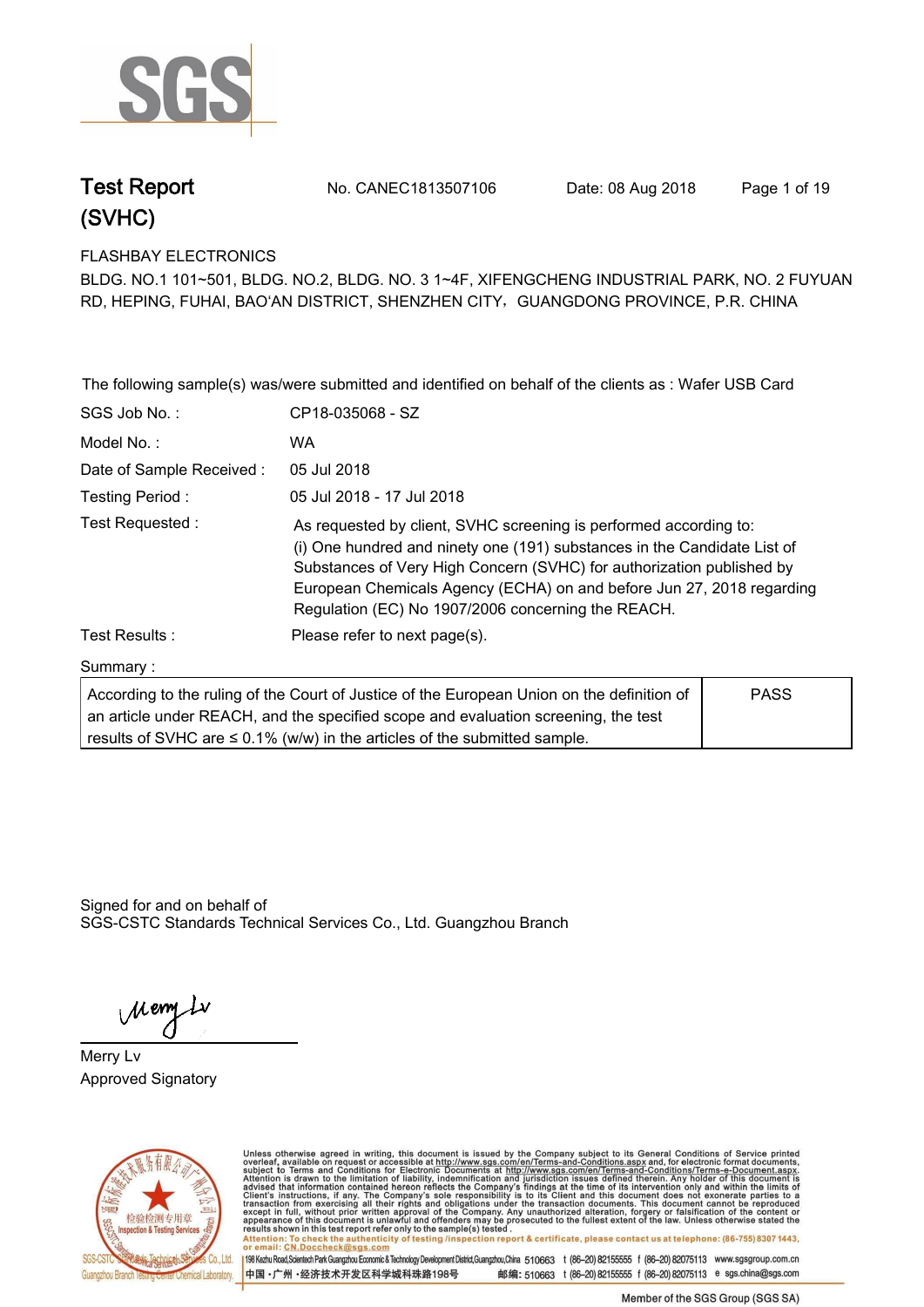

**Test Report. No. CANEC1813507106 Date: 08 Aug 2018. Page 2 of 19.**

#### **Remark :.**

 **(1) The chemical analysis of specified SVHC is performed by means of currently available analytical techniques against the following SVHC related documents published by ECHA: http://echa.europa.eu/web/guest/candidate-list-table** 

 **These lists are under evaluation by ECHA and may subject to change in the future.** 

#### **(2) Concerning article(s):**

 **In accordance with Regulation (EC) No 1907/2006, any EU producer or importer of articles shall notify ECHA, in accordance with paragraph 4 of Article 7, if a substance meets the criteria in Article 57 and is identified in accordance with Article 59(1) of the Regulation, if (a) the substance in the Candidate List is present in those articles in quantities totaling over one tonne per producer or importer per year; and (b) the substance in the Candidate List is present in those articles above a concentration of 0.1% weight by weight (w/w).** 

 **Article 33 of Regulation (EC) No 1907/2006 requires supplier of an article containing a substance meeting the criteria in Article 57 and identified in accordance with Article 59(1) in a concentration above 0.1% weight by weight (w/w) shall provide the recipient of the article with sufficient information, available to the supplier, to allow safe use of the article including, as a minimum, the name of that substance in the Candidate List.** 

 **SGS adopts the ruling of the Court of Justice of the European Union on the definition of an article under REACH unless indicated otherwise. Detail explanation is available at the following link:** 

 **http://www.sgs.com/-/media/global/documents/technical-documents/technical-bulletins/sgs-crs position-statement-on-svhc-in-articles-a4-en-16-06.pdf?la=en** 

 **(3) Concerning material(s):** 

 **Test results in this report are based on the tested sample. This report refers to testing result of tested sample submitted as homogenous material(s). In case such material is being used to compose an article, the results indicated in this report may not represent SVHC concentration in such article. If this report refers to testing result of composite material group by equal weight proportion, the material in each composite test group may come from more than one article.** 

 **If the sample is a substance or mixture, and it directly exports to EU, client has the obligation to comply with the supply chain communication obligation under Article 31 of Regulation (EC) No. 1907/2006 and the conditions of Authorization of substance of very high concern included in the Annex XIV of the Regulation (EC) No. 1907/2006.** 

#### **(4) Concerning substance and preparation:**

 **If a SVHC is found over 0.1% (w/w) and/or the specific concentration limit which is set in Regulation (EC) No 1272/2008 and its amendments, client is suggested to prepare a Safety Data Sheet (SDS) against the SVHC to comply with the supply chain communication obligation under Regulation (EC) No 1907/2006, in which:** 



Unless otherwise agreed in writing, this document is issued by the Company subject to its General Conditions of Service printed overleaf, available on request or accessible at http://www.sgs.com/en/Terms-and-Conditions.asp Attention: To check the authenticity of testing /inspection report & certificate, please contact us at telephone: (86-755) 8307 1443,<br>or email: CN.Doccheck@sgs.com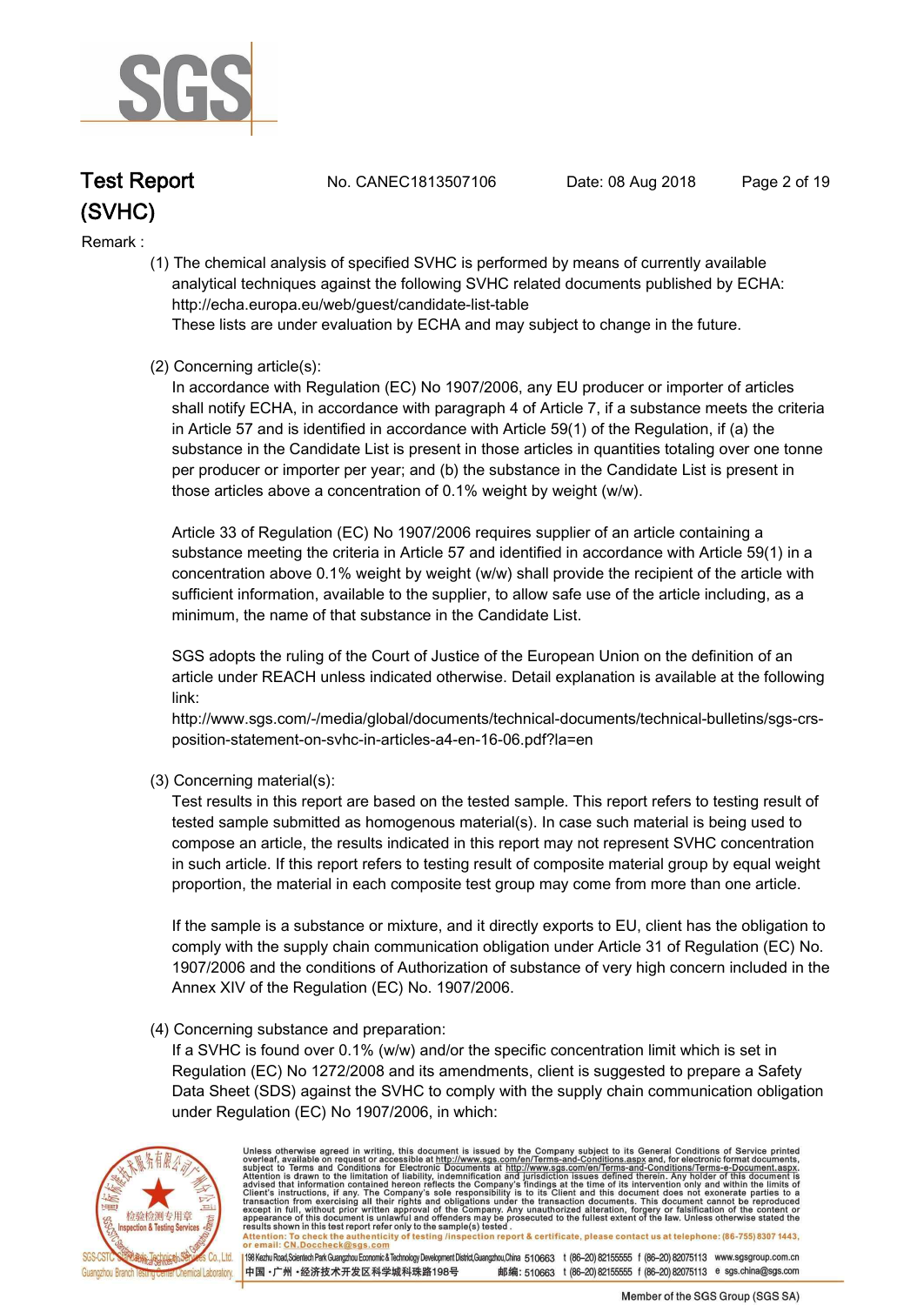

**Test Report. No. CANEC1813507106 Date: 08 Aug 2018. Page 3 of 19.**

 **- a substance that is classified as hazardous under the CLP Regulation (EC) No 1272/2008.** 

 **- a mixture that is classified as hazardous under the CLP Regulation (EC) No 1272/2008, when it contains a substance with concentration equal to, or greater than the classification limit as set in Regulation (EC) No. 1272/2008; or** 

 **- a mixture is not classified as hazardous under the CLP Regulation (EC) No 1272/2008, but contains either:** 

 **(a) a substance posing human health or environmental hazards in an individual concentration of ≥ 1 % by weight for mixtures that are solid or liquids (i.e., non-gaseous mixtures) or ≥ 0.2 % by volume for gaseous mixtures; or** 

 **(b) a substance that is PBT, or vPvB in an individual concentration of ≥ 0.1 % by weight for mixtures that are solid or liquids (i.e., non-gaseous mixtures); or** 

 **(c) a substance on the SVHC candidate list (for reasons other than those listed above), in an individual concentration of ≥ 0.1 % by weight for non-gaseous mixtures; or** 

 **(d) a substance for which there are Europe-wide workplace exposure limits.**

 **(5) If a SVHC is found over the reporting limit, client is suggested to identify the component which contains the SVHC and the exact concentration of the SVHC by requesting further quantitative analysis from the laboratory.** 

#### **Test Sample :.**

**Sample Description :.**

| Specimen No.    | <b>SGS Sample ID</b>            | <b>Description</b> |
|-----------------|---------------------------------|--------------------|
| SN <sub>1</sub> | CAN18-135071.020 Metal groud    |                    |
| SN <sub>2</sub> | CAN18-135071.021 Nonmetal group |                    |

#### **Test Method :.**

**SGS In-House method- GZTC CHEM-TOP-092-01, GZTC CHEM-TOP-092-02, Analyzed by ICP-OES, UV-VIS, GC-MS, HPLC-DAD/MS and Colorimetric Method..**



Unless otherwise agreed in writing, this document is issued by the Company subject to its General Conditions of Service printed overleaf, available on request or accessible at http://www.sgs.com/en/Terms-and-Conditions.asp resums shown in mas lost report their unit to the sample(s) lesied .<br>Attention: To check the authenticity of testing /inspection report & certificate, please contact us at telephone: (86-755) 8307 1443,<br>or email: <u>CN.Docch</u>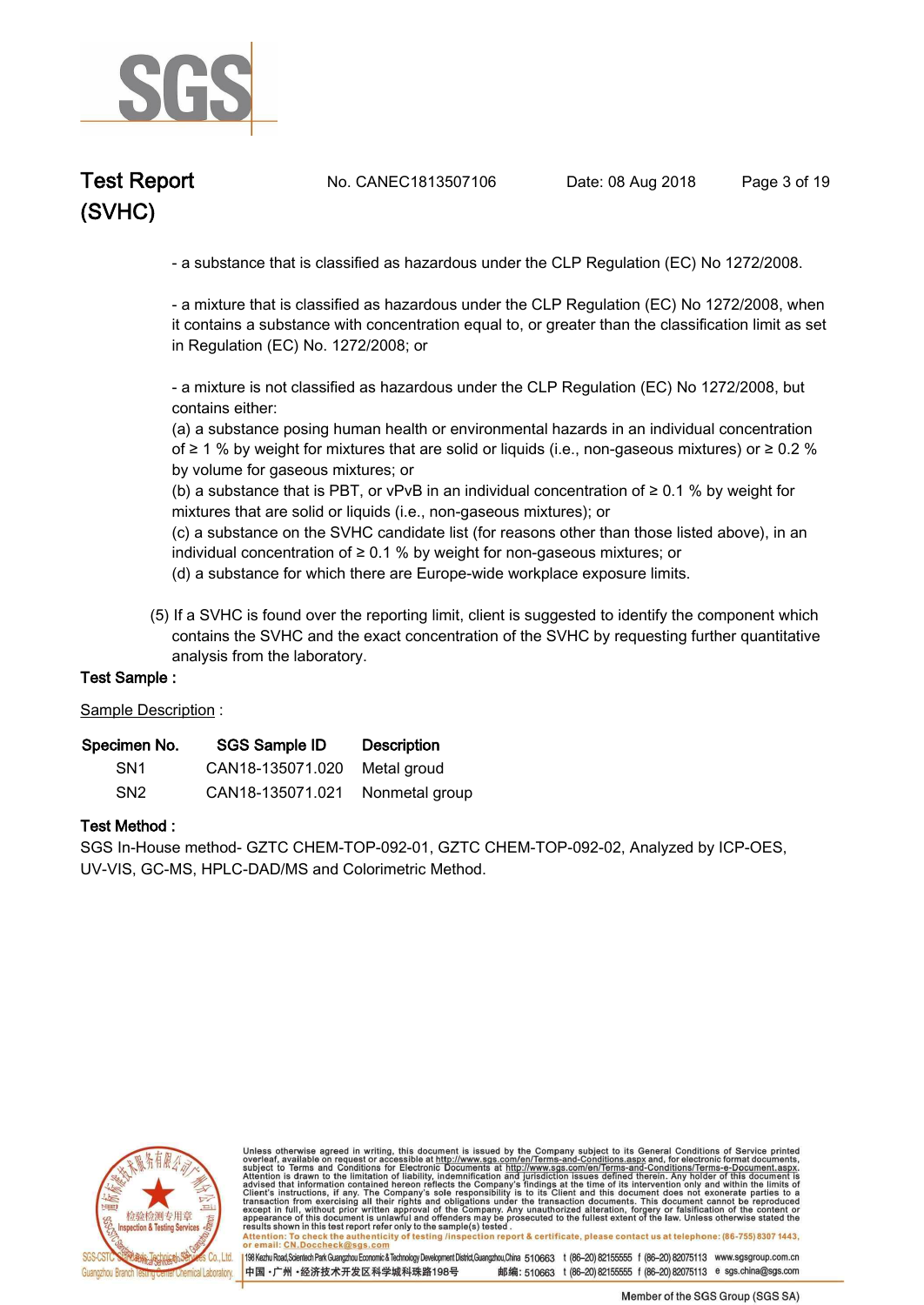

**Test Report. No. CANEC1813507106 Date: 08 Aug 2018. Page 4 of 19.**

#### **Test Result: (Substances in the Candidate List of SVHC)**

|                          | <b>Batch Substance Name</b>       | CAS No. | 020<br>Concentration (%) | (% )<br>RL |
|--------------------------|-----------------------------------|---------|--------------------------|------------|
| $\overline{\phantom{0}}$ | All tested SVHC in candidate list | $\sim$  | NĽ                       | -          |

#### **Test Result: (Substances in the Candidate List of SVHC)**

|                          | <b>Batch Substance Name</b>       | CAS No. | 021<br>Concentration (%) | (% )<br>RL |
|--------------------------|-----------------------------------|---------|--------------------------|------------|
| $\overline{\phantom{0}}$ | All tested SVHC in candidate list |         | NĽ                       | -          |



Unless otherwise agreed in writing, this document is issued by the Company subject to its General Conditions of Service printed<br>overleaf, available on request or accessible at http://www.sgs.com/en/Terms-and-Conditions.asp results shown in this test report refer only to the sample(s) tested .<br>Attention: To check the authenticity of testing /inspection report & certificate, please contact us at telephone: (86-755) 8307 1443,<br>or email: <u>CN.Doc</u>

198 Kezhu Road,Scientech Park Guangzhou Economic & Technology Development District,Guangzhou,China 510663 t (86-20) 82155555 f (86-20) 82075113 www.sgsgroup.com.cn

中国·广州·经济技术开发区科学城科珠路198号 邮编: 510663 t (86-20) 82155555 f (86-20) 82075113 e sgs.china@sgs.com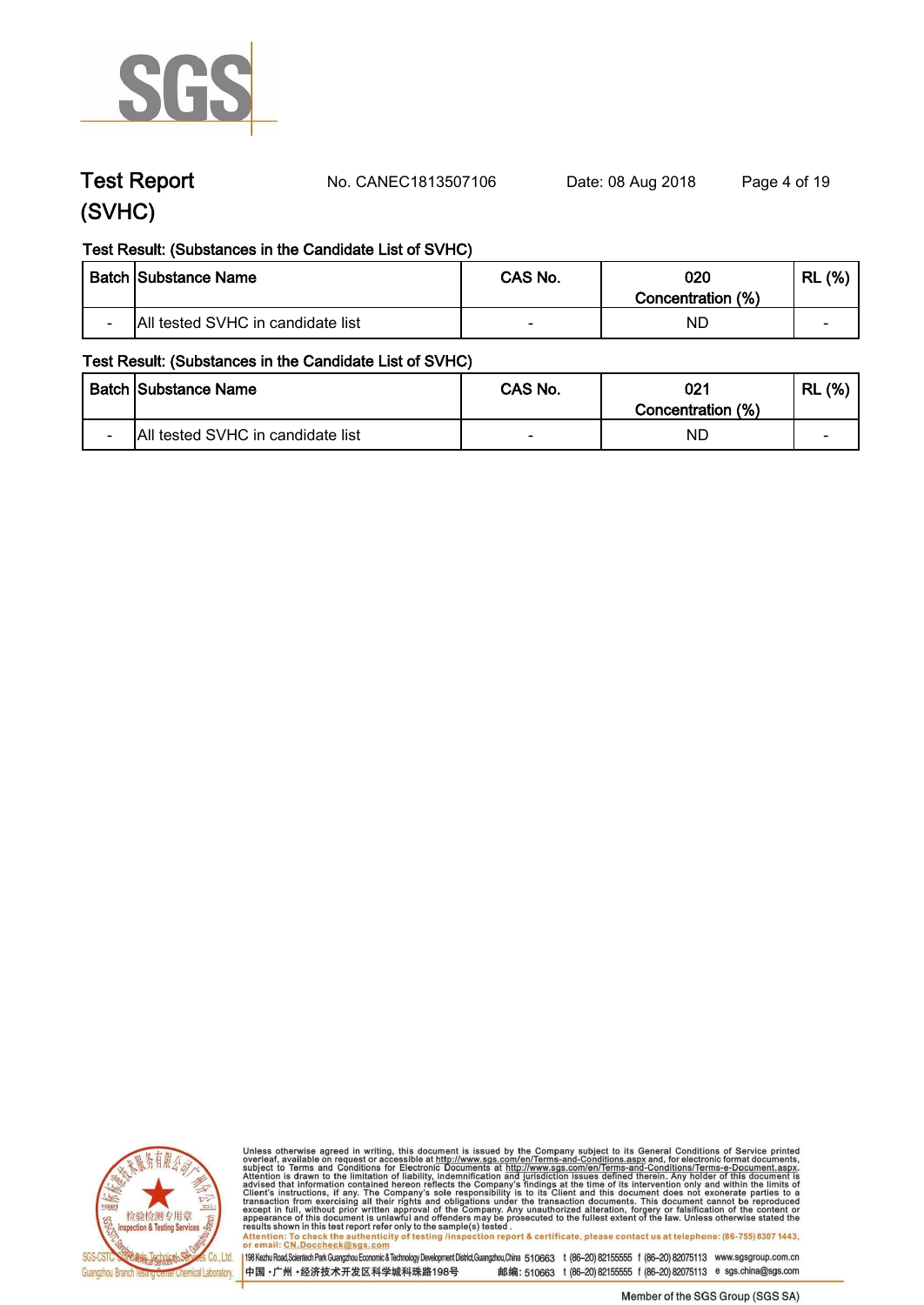

**Test Report. No. CANEC1813507106 Date: 08 Aug 2018. Page 5 of 19.**

# **(SVHC)**

**Notes :.**

**1.The table above only shows detected SVHC, and SVHC that below RL are not reported.** 

**Please refer to Appendix for the full list of tested SVHC.**

**2.RL = Reporting Limit. All RL are based on homogenous material.ND = Not detected (lower than RL), ND is denoted on the SVHC substance.**

**3.\* The test result is based on the calculation of selected element(s) and to the worst-case scenario. \*\* The test result is based on the calculation of selected marker(s) and to the worst-case scenario.For detail information,** 

**please refer to the SGS REACH website :** 

**www.reach.sgs.com/substance-of-very-high-concern-analysis-information-page.htm** 

**4. RL = 0.01% is evaluated for element (i.e. cobalt, arsenic, lead, chromium (VI), aluminum, zirconium, boron, strontium, zinc, antimony, titanium, barium and cadmium respectively), except molybdenum RL=0.001%, boron RL=0.005% (only for Lead bis(tetrafluoroborate)), chromium (VI) RL=0.005% (only for Pentazinc chromate octahydroxide)..**

**5. Calculated concentration of boric compounds are based on the water extractive boron by ICP-OES..**

**6. ∆ CAS No. of diastereoisomers identified (α-HBCDD, β-HBCDD, γ-HBCDD): 134237-50-6, 134237-51-7, 134237-52-8.** 

**7. ☆ CAS No. of Hexahydromethylphthalic anhydride, Hexahydro-4-methylphthalic anhydride, Hexahydro-1-methylphthalic anhydride, Hexahydro-3-methylphthalic anhydride: 25550-51-0, 19438-60-9, 48122-14-1, 57110-29-9; EC No. of those: 247-094-1, 243-072-0, 256-356-4, 260-566-1. 8. § The substance is proposed for the identification as SVHC only where it contains** 

**Michler's ketone (CAS Number: 90-94-8) or Michler's base (CAS Number: 101-61-1) ≥0.1% (w/w).**

**9. Composite test has been performed in equal proportion for the components/material per client requested. And the result is calculated using the minimum sample weight.**

**10. In consideration of the analysis requirement and the limit of sample volume, the screening test for the article is based on components / material enough to test..**



Unless otherwise agreed in writing, this document is issued by the Company subject to its General Conditions of Service printed overleaf, available on request or accessible at http://www.sgs.com/en/Terms-and-Conditions.asp

Attention: To check the authenticity of testing /inspection report & certificate, please contact us at telephone: (86-755) 8307 1443,<br>or email: CN.Doccheck@sgs.com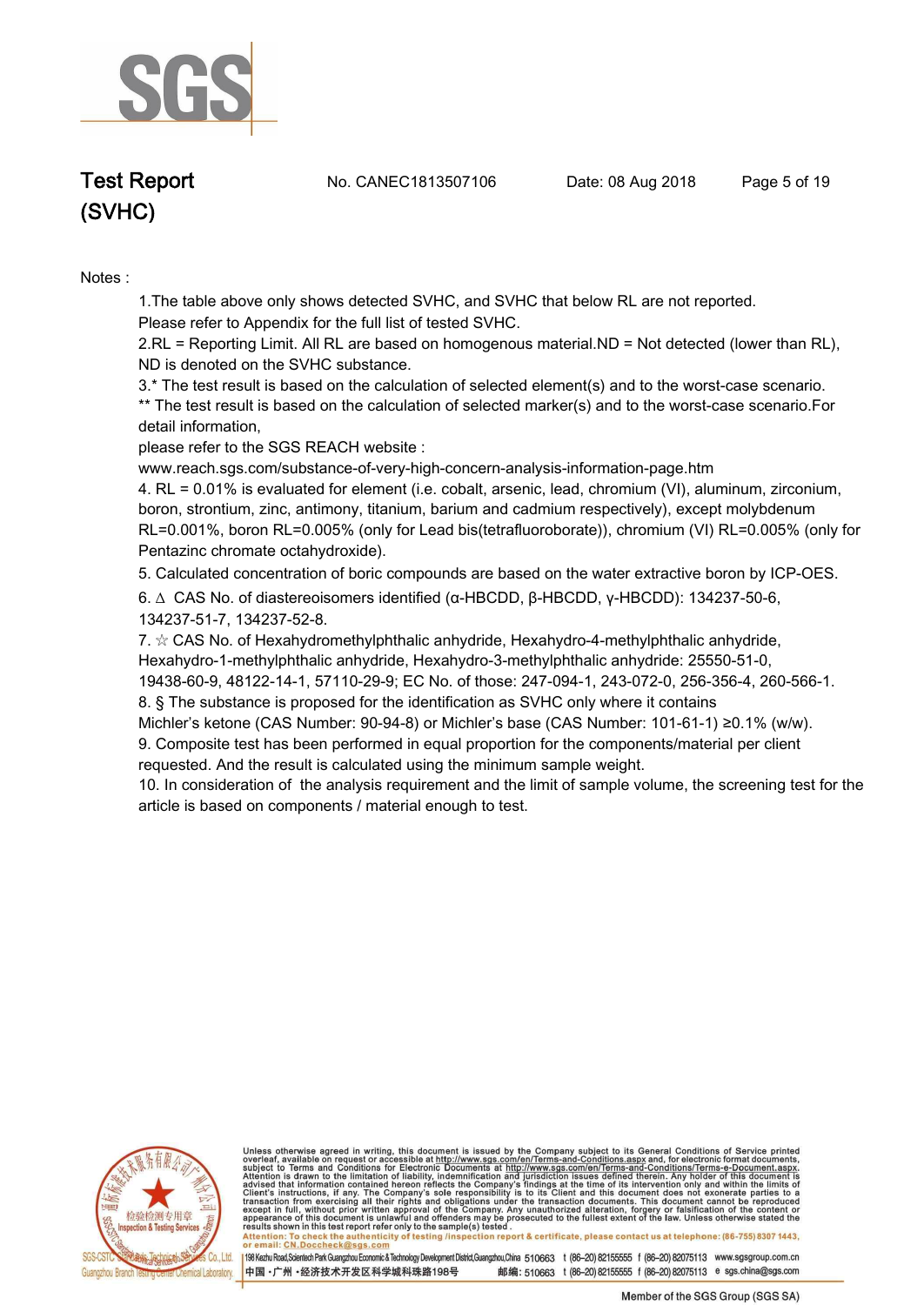

**Test Report. No. CANEC1813507106 Date: 08 Aug 2018. Page 6 of 19.**

## **(SVHC)**

### **Appendix**

#### **Full list of tested SVHC:**

| <b>Batch</b>               | No.            | <b>Substance Name</b>                                                                                                   | CAS No.                    | <b>RL</b> (%) |
|----------------------------|----------------|-------------------------------------------------------------------------------------------------------------------------|----------------------------|---------------|
| I                          | $\mathbf{1}$   | 4,4'-Diaminodiphenylmethane(MDA)                                                                                        | 101-77-9                   | 0.100         |
| <b>I</b>                   | $\overline{2}$ | 5-tert-butyl-2,4,6-trinitro-m-xylene (musk xylene)                                                                      | $81 - 15 - 2$              | 0.100         |
| I                          | $\mathbf{3}$   | Alkanes, C10-13, chloro (Short Chain Chlorinated Paraffins)                                                             | 85535-84-8                 | 0.100         |
|                            | $\overline{4}$ | Anthracene                                                                                                              | 120-12-7                   | 0.100         |
|                            | 5              | Benzyl butyl phthalate (BBP)                                                                                            | 85-68-7                    | 0.100         |
| <b>I</b>                   | 6              | Bis (2-ethylhexyl)phthalate (DEHP)                                                                                      | 117-81-7                   | 0.100         |
| I                          | $\overline{7}$ | Bis(tributyltin) oxide (TBTO)                                                                                           | 56-35-9                    | 0.100         |
| <b>I</b>                   | 8              | Cobalt dichloride*                                                                                                      | 7646-79-9                  | 0.010         |
| <b>I</b>                   | 9              | Diarsenic pentaoxide*                                                                                                   | 1303-28-2                  | 0.010         |
| $\mathsf{l}$               | 10             | Diarsenic trioxide*                                                                                                     | 1327-53-3                  | 0.010         |
| <b>I</b>                   | 11             | Dibutyl phthalate (DBP)                                                                                                 | 84-74-2                    | 0.100         |
| <b>I</b>                   | 12             | Hexabromocyclododecane (HBCDD) and all major<br>diastereoisomers identified (α-HBCDD, β-HBCDD,<br>γ-HBCDD) <sup>∆</sup> | 25637-99-4,3194-<br>$55-6$ | 0.100         |
| $\mathbf{I}$               | 13             | Lead hydrogen arsenate*                                                                                                 | 7784-40-9                  | 0.010         |
| $\mathbf{I}$               | 14             | Sodium dichromate*                                                                                                      | 7789-12-0,<br>10588-01-9   | 0.010         |
| $\mathbf{I}$               | 15             | Triethyl arsenate*                                                                                                      | 15606-95-8                 | 0.010         |
| $\mathop{\rm II}\nolimits$ | 16             | 2,4-Dinitrotoluene                                                                                                      | 121-14-2                   | 0.100         |
| $\mathbf{  }$              | 17             | Acrylamide                                                                                                              | 79-06-1                    | 0.100         |
| $\mathbf{II}$              | 18             | Anthracene oil**                                                                                                        | 90640-80-5                 | 0.100         |
| $\mathbf{II}$              | 19             | Anthracene oil, anthracene paste**                                                                                      | 90640-81-6                 | 0.100         |
| $\ensuremath{\mathsf{II}}$ | 20             | Anthracene oil, anthracene paste, anthracene fraction**                                                                 | 91995-15-2                 | 0.100         |



Unless otherwise agreed in writing, this document is issued by the Company subject to its General Conditions of Service printed<br>overleaf, available on request or accessible at http://www.sgs.com/en/Terms-and-Conditions.asp results shown in this test report refer only to the sample(s) tested .<br>Attention: To check the authenticity of testing /inspection report & certificate, please contact us at telephone: (86-755) 8307 1443,<br>or email: <u>CN.Doc</u>

198 Kezhu Road,Scientech Park Guangzhou Economic & Technology Development District,Guangzhou,China 510663 t (86-20) 82155555 f (86-20) 82075113 www.sgsgroup.com.cn

中国·广州·经济技术开发区科学城科珠路198号 邮编: 510663 t (86-20) 82155555 f (86-20) 82075113 e sgs.china@sgs.com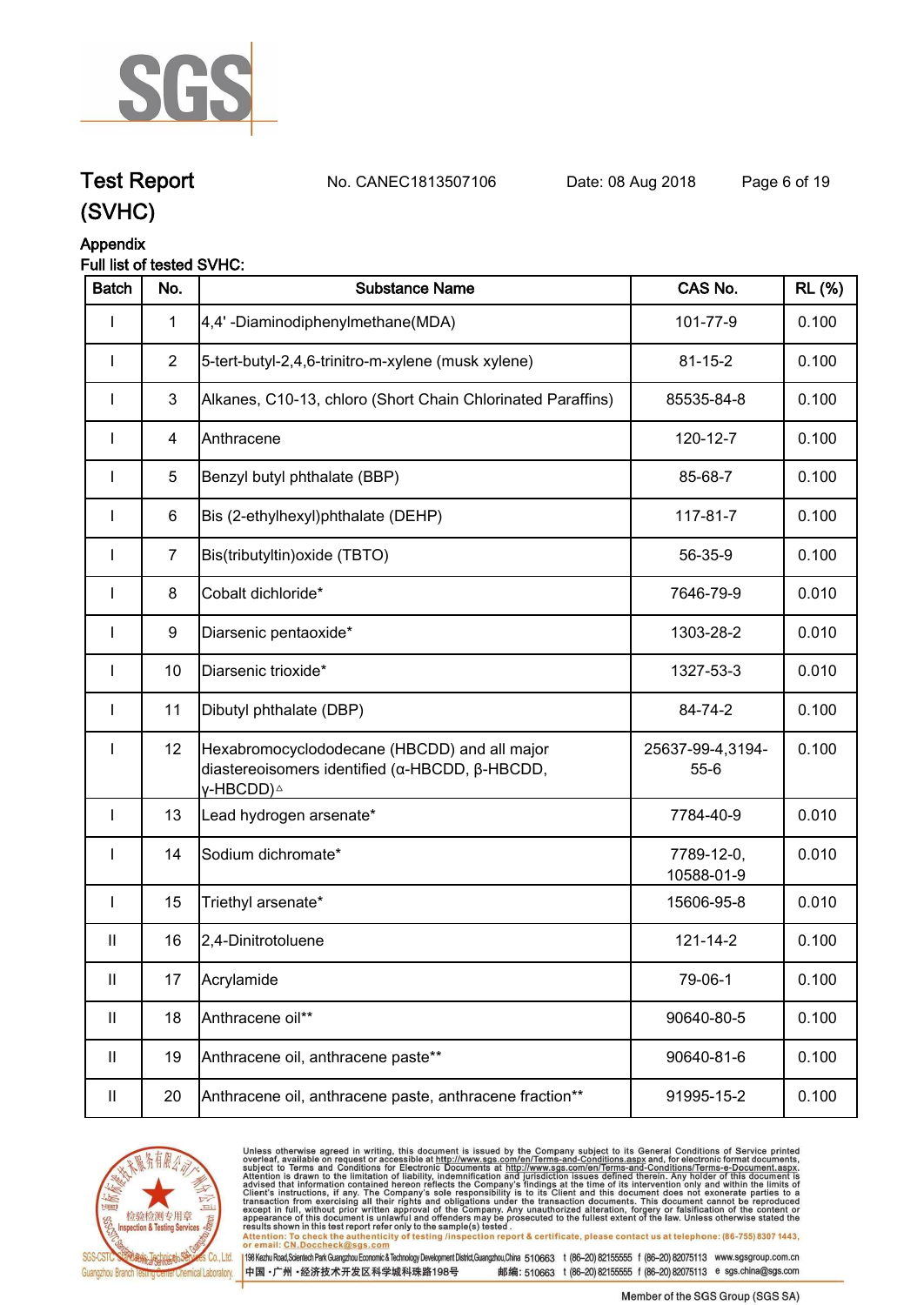

**Test Report. No. CANEC1813507106 Date: 08 Aug 2018. Page 7 of 19.**

## **(SVHC)**

#### **Appendix**

#### **Full list of tested SVHC:**

| <b>Batch</b>   | No. | <b>Substance Name</b>                                                             | CAS No.                                | <b>RL (%)</b> |
|----------------|-----|-----------------------------------------------------------------------------------|----------------------------------------|---------------|
| $\mathbf{  }$  | 21  | Anthracene oil, anthracene paste, distn. lights**                                 | 91995-17-4                             | 0.100         |
| $\mathbf{II}$  | 22  | Anthracene oil, anthracene-low**                                                  | 90640-82-7                             | 0.100         |
| $\mathbf{II}$  | 23  | Diisobutyl phthalate                                                              | 84-69-5                                | 0.100         |
| $\mathbf{I}$   | 24  | Lead chromate molybdate sulphate red (C.I. Pigment Red<br>$104$ <sup>*</sup>      | 12656-85-8                             | 0.010         |
| $\mathbf{I}$   | 25  | Lead chromate*                                                                    | 7758-97-6                              | 0.010         |
| $\mathbf{I}$   | 26  | Lead sulfochromate yellow (C.I. Pigment Yellow 34)*                               | 1344-37-2                              | 0.010         |
| $\mathbf{II}$  | 27  | Pitch, coal tar, high temp.**                                                     | 65996-93-2                             | 0.100         |
| $\mathbf{II}$  | 28  | Tris(2-chloroethyl)phosphate                                                      | 115-96-8                               | 0.100         |
| III            | 29  | Ammonium dichromate*                                                              | 7789-09-5                              | 0.010         |
| III            | 30  | Boric acid*                                                                       | 10043-35-3,<br>11113-50-1              | 0.010         |
| Ш              | 31  | Disodium tetraborate, anhydrous*                                                  | 1303-96-4,<br>1330-43-4,<br>12179-04-3 | 0.010         |
| $\mathbf{III}$ | 32  | Potassium chromate*                                                               | 7789-00-6                              | 0.010         |
| $\mathbf{III}$ | 33  | Potassium dichromate*                                                             | 7778-50-9                              | 0.010         |
| III            | 34  | Sodium chromate*                                                                  | 7775-11-3                              | 0.010         |
| Ш              | 35  | Tetraboron disodium heptaoxide, hydrate*                                          | 12267-73-1                             | 0.010         |
| Ш              | 36  | Trichloroethylene                                                                 | 79-01-6                                | 0.100         |
| ${\sf IV}$     | 37  | 2-Ethoxyethanol                                                                   | 110-80-5                               | 0.100         |
| IV             | 38  | 2-Methoxyethanol                                                                  | 109-86-4                               | 0.100         |
| ${\sf IV}$     | 39  | Chromic acid,<br>Oligomers of chromic acid and dichromic acid,<br>Dichromic acid* | 7738-94-5,-<br>13530-68-2              | 0.010         |



Unless otherwise agreed in writing, this document is issued by the Company subject to its General Conditions of Service printed<br>overleaf, available on request or accessible at http://www.sgs.com/en/Terms-and-Conditions.asp results shown in this test report refer only to the sample(s) tested .<br>Attention: To check the authenticity of testing /inspection report & certificate, please contact us at telephone: (86-755) 8307 1443,<br>or email: <u>CN.Doc</u>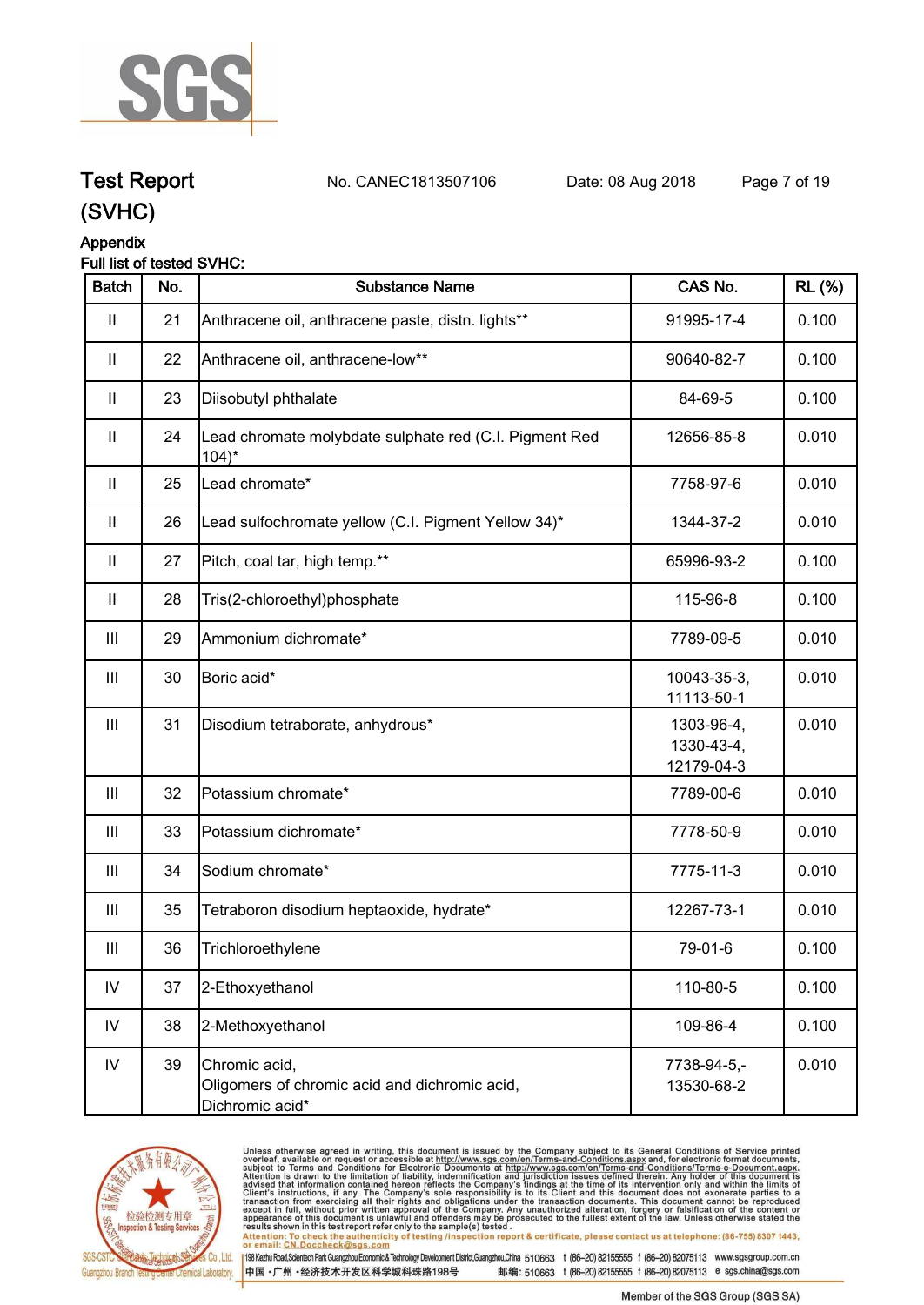

**Test Report. No. CANEC1813507106 Date: 08 Aug 2018. Page 8 of 19.**

### **(SVHC)**

### **Appendix**

#### **Full list of tested SVHC:**

| <b>RL</b> (%) |
|---------------|
| 0.010         |
| 0.010         |
| 0.010         |
| 0.010         |
| 0.010         |
| 0.100         |
| 0.100         |
| 0.100         |
| 0.100         |
| 0.100         |
| 0.100         |
| 0.010         |
| 0.100         |
| 0.100         |
| 0.100         |
| 0.100         |
| 0.010         |
| 0.010         |
| 0.100         |
| 0.100         |
|               |



Unless otherwise agreed in writing, this document is issued by the Company subject to its General Conditions of Service printed<br>overleaf, available on request or accessible at http://www.sgs.com/en/Terms-and-Conditions.asp

results shown in this test report refer only to the sample(s) tested .<br>Attention: To check the authenticity of testing /inspection report & certificate, please contact us at telephone: (86-755) 8307 1443,<br>or email: <u>CN.Doc</u> 198 Kezhu Road,Scientech Park Guangzhou Economic & Technology Development District,Guangzhou,China 510663 t (86-20) 82155555 f (86-20) 82075113 www.sgsgroup.com.cn

中国·广州·经济技术开发区科学城科珠路198号 邮编: 510663 t (86-20) 82155555 f (86-20) 82075113 e sgs.china@sgs.com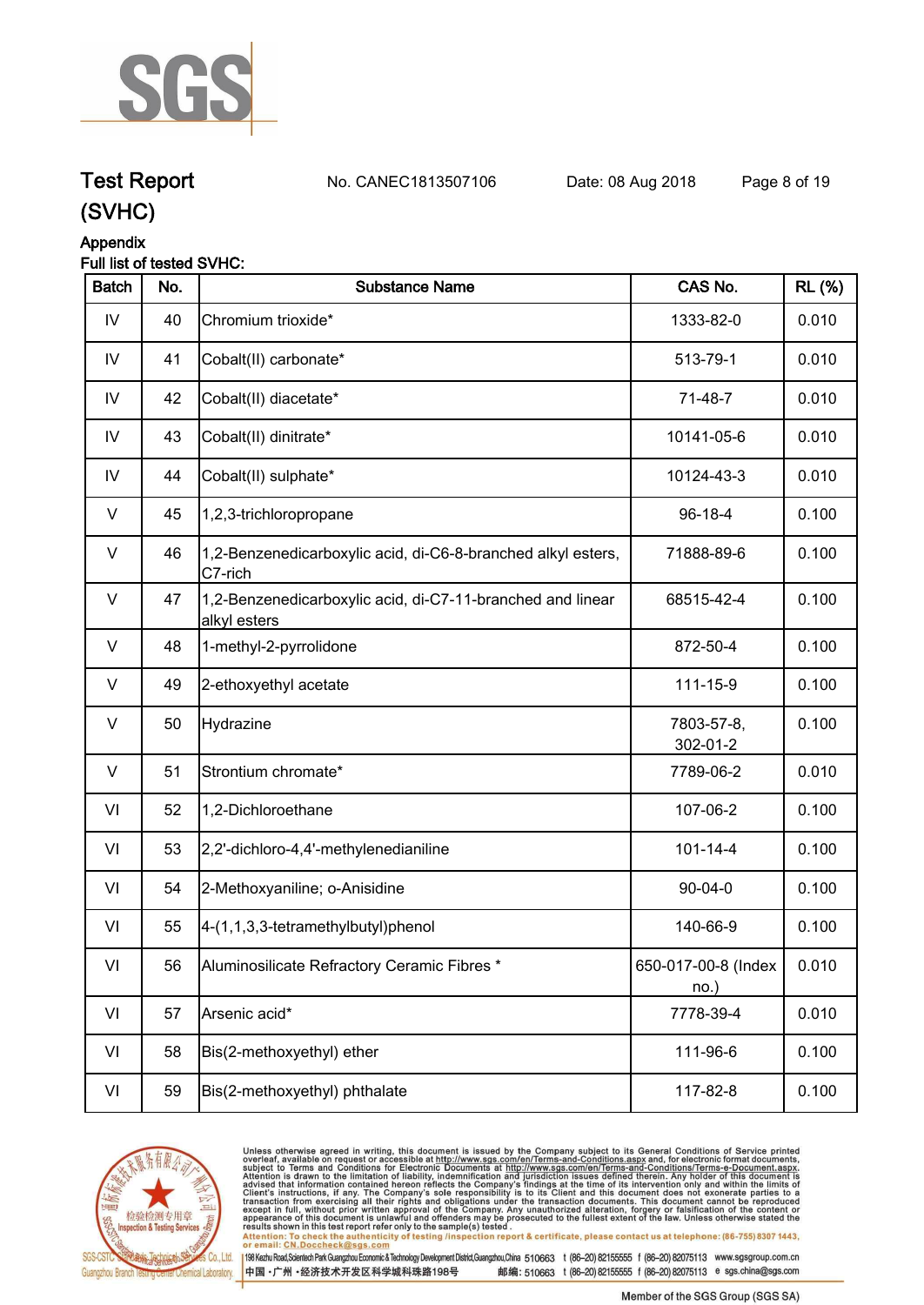

**Test Report. No. CANEC1813507106 Date: 08 Aug 2018. Page 9 of 19.**

### **(SVHC)**

#### **Appendix**

#### **Full list of tested SVHC:**

| <b>Batch</b> | No. | <b>Substance Name</b>                                                                                                                              | CAS No.                    | <b>RL (%)</b> |
|--------------|-----|----------------------------------------------------------------------------------------------------------------------------------------------------|----------------------------|---------------|
| VI           | 60  | Calcium arsenate*                                                                                                                                  | 7778-44-1                  | 0.010         |
| VI           | 61  | Dichromium tris(chromate) *                                                                                                                        | 24613-89-6                 | 0.010         |
| VI           | 62  | Formaldehyde, oligomeric reaction products with aniline                                                                                            | 25214-70-4                 | 0.100         |
| VI           | 63  | Lead diazide, Lead azide*                                                                                                                          | 13424-46-9                 | 0.010         |
| VI           | 64  | Lead dipicrate*                                                                                                                                    | 6477-64-1                  | 0.010         |
| VI           | 65  | Lead styphnate*                                                                                                                                    | 15245-44-0                 | 0.010         |
| VI           | 66  | N,N-dimethylacetamide                                                                                                                              | 127-19-5                   | 0.100         |
| VI           | 67  | Pentazinc chromate octahydroxide*                                                                                                                  | 49663-84-5                 | 0.010         |
| VI           | 68  | Phenolphthalein                                                                                                                                    | 77-09-8                    | 0.100         |
| VI           | 69  | Potassium hydroxyoctaoxodizincatedichromate*                                                                                                       | 11103-86-9                 | 0.010         |
| VI           | 70  | Trilead diarsenate*                                                                                                                                | 3687-31-8                  | 0.010         |
| VI           | 71  | Zirconia Aluminosilicate Refractory Ceramic Fibres*                                                                                                | 650-017-00-8 (Index<br>no. | 0.010         |
| VII          | 72  | [[4-[[4-anilino-1-naphthyl][4-<br>dimethylamino)phenyl]methylene]cyclohexa-2,5-dien-1-ylide<br>ne] dimethylammonium chloride (C.I. Basic Blue 26)§ | 2580-56-5                  | 0.100         |
| VII          | 73  | [4-[4,4'-bis(dimethylamino)<br>benzhydrylidene]cyclohexa-2,5-dien-1-ylidene]dimethylamm<br>onium chloride (C.I. Basic Violet 3)§                   | 548-62-9                   | 0.100         |
| VII          | 74  | 1,2-bis(2-methoxyethoxy)ethane (TEGDME; triglyme)                                                                                                  | 112-49-2                   | 0.100         |
| VII          | 75  | 1,2-dimethoxyethane; ethylene glycol dimethyl ether<br>(EGDME)                                                                                     | 110-71-4                   | 0.100         |
| VII          | 76  | 4,4'-bis(dimethylamino) benzophenone (Michler's Ketone)                                                                                            | 90-94-8                    | 0.100         |
| VII          | 77  | 4,4'-bis(dimethylamino)-4"-(methylamino)trityl alcohol§                                                                                            | $561 - 41 - 1$             | 0.100         |
| VII          | 78  | Diboron trioxide*                                                                                                                                  | 1303-86-2                  | 0.010         |
|              |     |                                                                                                                                                    |                            |               |



Unless otherwise agreed in writing, this document is issued by the Company subject to its General Conditions of Service printed<br>overleaf, available on request or accessible at http://www.sgs.com/en/Terms-and-Conditions.as

198 Kezhu Road,Scientech Park Guangzhou Economic & Technology Development District,Guangzhou,China 510663 t (86-20) 82155555 f (86-20) 82075113 www.sgsgroup.com.cn 中国·广州·经济技术开发区科学城科珠路198号 邮编: 510663 t (86-20) 82155555 f (86-20) 82075113 e sgs.china@sgs.com

Member of the SGS Group (SGS SA)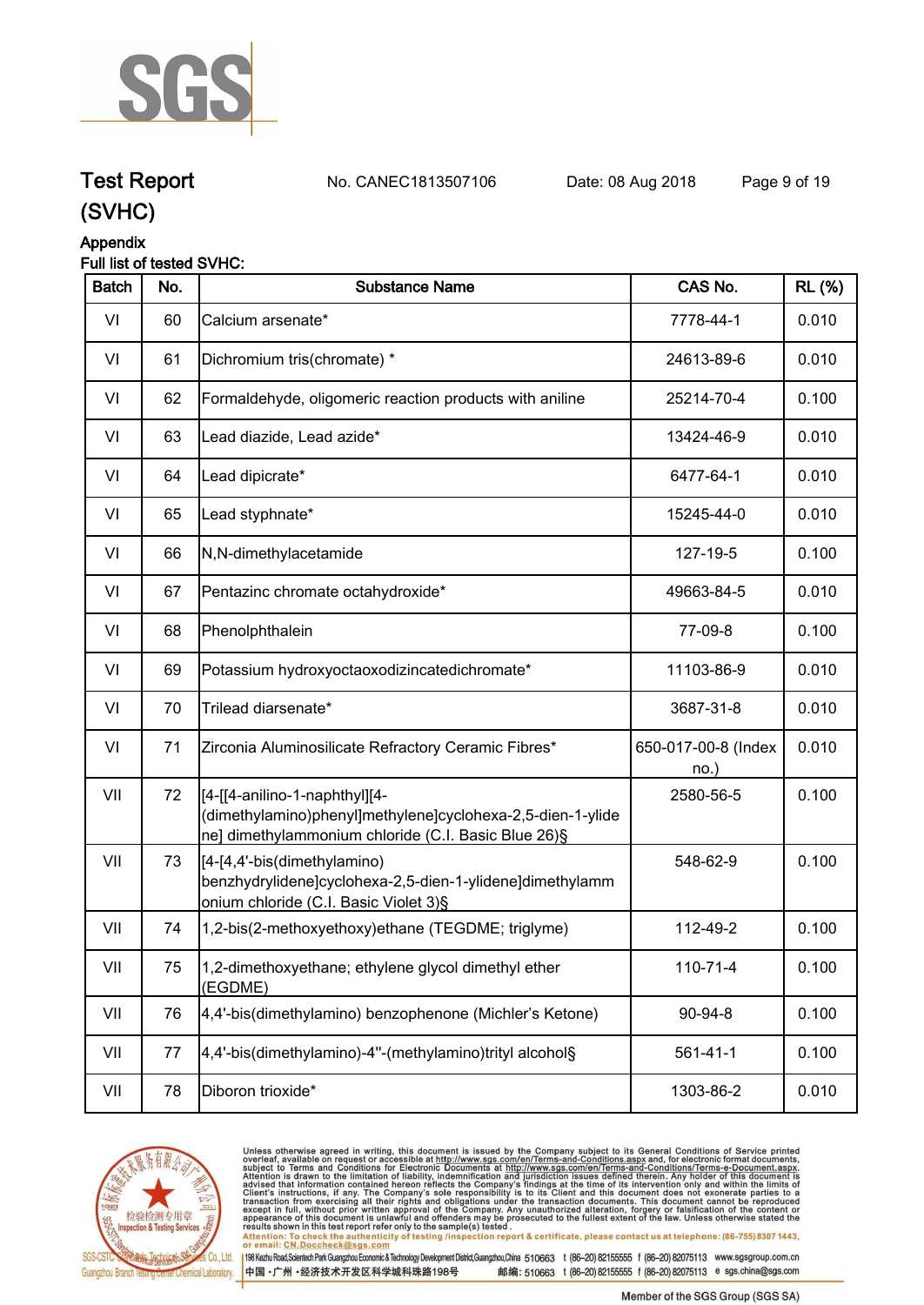

**Test Report. No. CANEC1813507106 Date: 08 Aug 2018. Page 10 of 19.**

## **(SVHC)**

#### **Appendix**

#### **Full list of tested SVHC:**

| <b>Batch</b> | No. | <b>Substance Name</b>                                                                                            | CAS No.        | <b>RL (%)</b> |
|--------------|-----|------------------------------------------------------------------------------------------------------------------|----------------|---------------|
| VII          | 79  | Formamide                                                                                                        | $75-12-7$      | 0.100         |
| VII          | 80  | Lead(II) bis(methanesulfonate)*                                                                                  | 17570-76-2     | 0.010         |
| VII          | 81  | N,N,N',N'-tetramethyl-4,4'-methylenedianiline (Michler's<br>base)                                                | $101 - 61 - 1$ | 0.100         |
| VII          | 82  | <b>TGIC</b><br>(1,3,5-tris(oxiranylmethyl)-1,3,5-triazine-2,4,6(1H,3H,5H)-trio<br>ne)                            | 2451-62-9      | 0.100         |
| VII          | 83  | $\alpha$ , $\alpha$ -Bis[4-(dimethylamino)phenyl]-4<br>(phenylamino)naphthalene-1-methanol (C.I. Solvent Blue 4) | 6786-83-0      | 0.100         |
| VII          | 84  | $\beta$ -TGIC (1,3,5-tris[(2S and<br>2R)-2,3-epoxypropyl]-1,3,5-triazine-2,4,6-(1H,3H,5H)-trione)                | 59653-74-6     | 0.100         |
| VIII         | 85  | [Phthalato(2-)]dioxotrilead*                                                                                     | 69011-06-9     | 0.010         |
| VIII         | 86  | 1,2-Benzenedicarboxylic acid, dipentylester, branched and<br>linear                                              | 84777-06-0     | 0.100         |
| VIII         | 87  | 1,2-Diethoxyethane                                                                                               | 629-14-1       | 0.100         |
| VIII         | 88  | 1-Bromopropane                                                                                                   | 106-94-5       | 0.100         |
| VIII         | 89  | 3-Ethyl-2-methyl-2-(3-methylbutyl)-1,3-oxazolidine                                                               | 143860-04-2    | 0.100         |
| VIII         | 90  | 4-(1,1,3,3-tetramethylbutyl)phenol, ethoxylated                                                                  |                | 0.100         |
| VIII         | 91  | 4,4'-Methylenedi-o-toluidine                                                                                     | 838-88-0       | 0.100         |
| VIII         | 92  | 4,4'-Oxydianiline and its salts                                                                                  | 101-80-4       | 0.100         |
| VIII         | 93  | 4-Aminoazobenzene                                                                                                | 60-09-3        | 0.100         |
| VIII         | 94  | 4-Methyl-m-phenylenediamine                                                                                      | 95-80-7        | 0.100         |
| VIII         | 95  | 4-Nonylphenol, branched and linear                                                                               |                | 0.100         |
| VIII         | 96  | 6-Methoxy-m-toluidine                                                                                            | 120-71-8       | 0.100         |
| VIII         | 97  | Acetic acid, lead salt, basic*                                                                                   | 51404-69-4     | 0.010         |



Unless otherwise agreed in writing, this document is issued by the Company subject to its General Conditions of Service printed<br>overleaf, available on request or accessible at http://www.sgs.com/en/Terms-and-Conditions.asp results shown in this test report refer only to the sample(s) tested .<br>Attention: To check the authenticity of testing /inspection report & certificate, please contact us at telephone: (86-755) 8307 1443,<br>or email: <u>CN.Doc</u>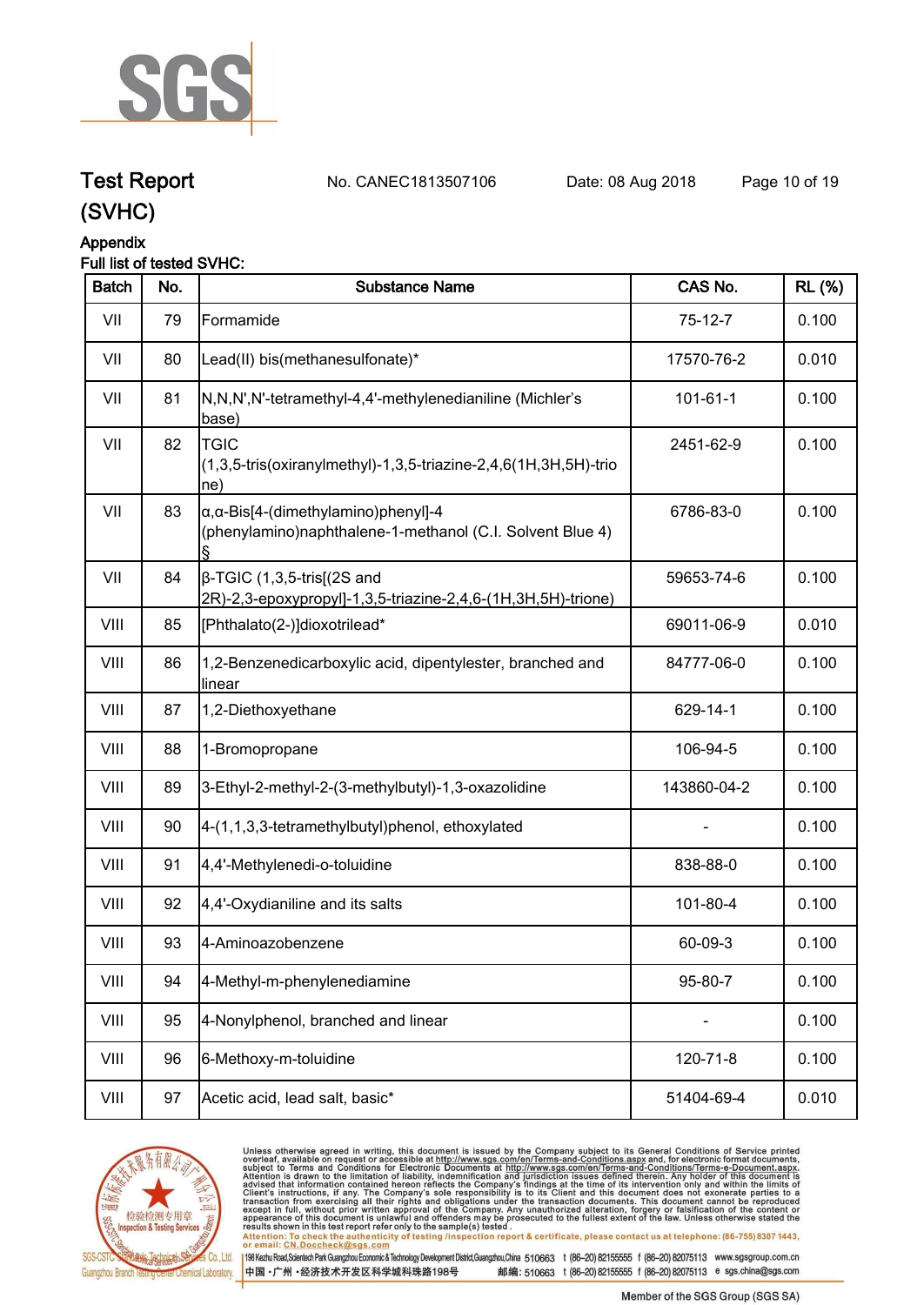

**Test Report. No. CANEC1813507106 Date: 08 Aug 2018. Page 11 of 19.**

### **(SVHC)**

#### **Appendix**

#### **Full list of tested SVHC:**

| <b>Batch</b> | No. | <b>Substance Name</b>                                                                                                                                            | CAS No.                           | <b>RL (%)</b> |
|--------------|-----|------------------------------------------------------------------------------------------------------------------------------------------------------------------|-----------------------------------|---------------|
| VIII         | 98  | Biphenyl-4-ylamine                                                                                                                                               | $92 - 67 - 1$                     | 0.100         |
| VIII         | 99  | Bis(pentabromophenyl) ether (DecaBDE)                                                                                                                            | 1163-19-5                         | 0.100         |
| VIII         | 100 | Cyclohexane-1,2-dicarboxylic anhydride,<br>cis-cyclohexane-1,2-dicarboxylic anhydride,<br>trans-cyclohexane-1,2-dicarboxylic anhydride                           | 85-42-7,13149-00-3,1<br>4166-21-3 | 0.100         |
| VIII         | 101 | Diazene-1,2-dicarboxamide (C,C'-azodi(formamide))                                                                                                                | 123-77-3                          | 0.100         |
| VIII         | 102 | Dibutyltin dichloride (DBTC)                                                                                                                                     | 683-18-1                          | 0.100         |
| VIII         | 103 | Diethyl sulphate                                                                                                                                                 | 64-67-5                           | 0.100         |
| VIII         | 104 | Diisopentylphthalate                                                                                                                                             | 605-50-5                          | 0.100         |
| VIII         | 105 | Dimethyl sulphate                                                                                                                                                | $77 - 78 - 1$                     | 0.100         |
| VIII         | 106 | Dinoseb                                                                                                                                                          | 88-85-7                           | 0.100         |
| VIII         | 107 | Dioxobis(stearato)trilead*                                                                                                                                       | 12578-12-0                        | 0.010         |
| VIII         | 108 | Fatty acids, C16-18, lead salts*                                                                                                                                 | 91031-62-8                        | 0.010         |
| VIII         | 109 | Furan                                                                                                                                                            | 110-00-9                          | 0.100         |
| VIII         | 110 | Henicosafluoroundecanoic acid                                                                                                                                    | 2058-94-8                         | 0.100         |
| VIII         | 111 | Heptacosafluorotetradecanoic acid                                                                                                                                | 376-06-7                          | 0.100         |
| VIII         | 112 | Hexahydromethylphathalic anhydride,<br>Hexahydro-4-methylphathalic anhydride,<br>Hexahydro-1-methylphathalic anhydride,<br>Hexahydro-3-methylphathalic anhydride | ☆                                 | 0.100         |
| VIII         | 113 | Lead bis(tetrafluoroborate)*                                                                                                                                     | 13814-96-5                        | 0.010         |
| VIII         | 114 | Lead cyanamidate*                                                                                                                                                | 20837-86-9                        | 0.010         |
| VIII         | 115 | Lead dinitrate*                                                                                                                                                  | 10099-74-8                        | 0.010         |
| VIII         | 116 | Lead monoxide*                                                                                                                                                   | 1317-36-8                         | 0.010         |



Unless otherwise agreed in writing, this document is issued by the Company subject to its General Conditions of Service printed<br>overleaf, available on request or accessible at http://www.sgs.com/en/Terms-and-Conditions.asp results shown in this test report refer only to the sample(s) tested .<br>Attention: To check the authenticity of testing /inspection report & certificate, please contact us at telephone: (86-755) 8307 1443,<br>or email: <u>CN.Doc</u>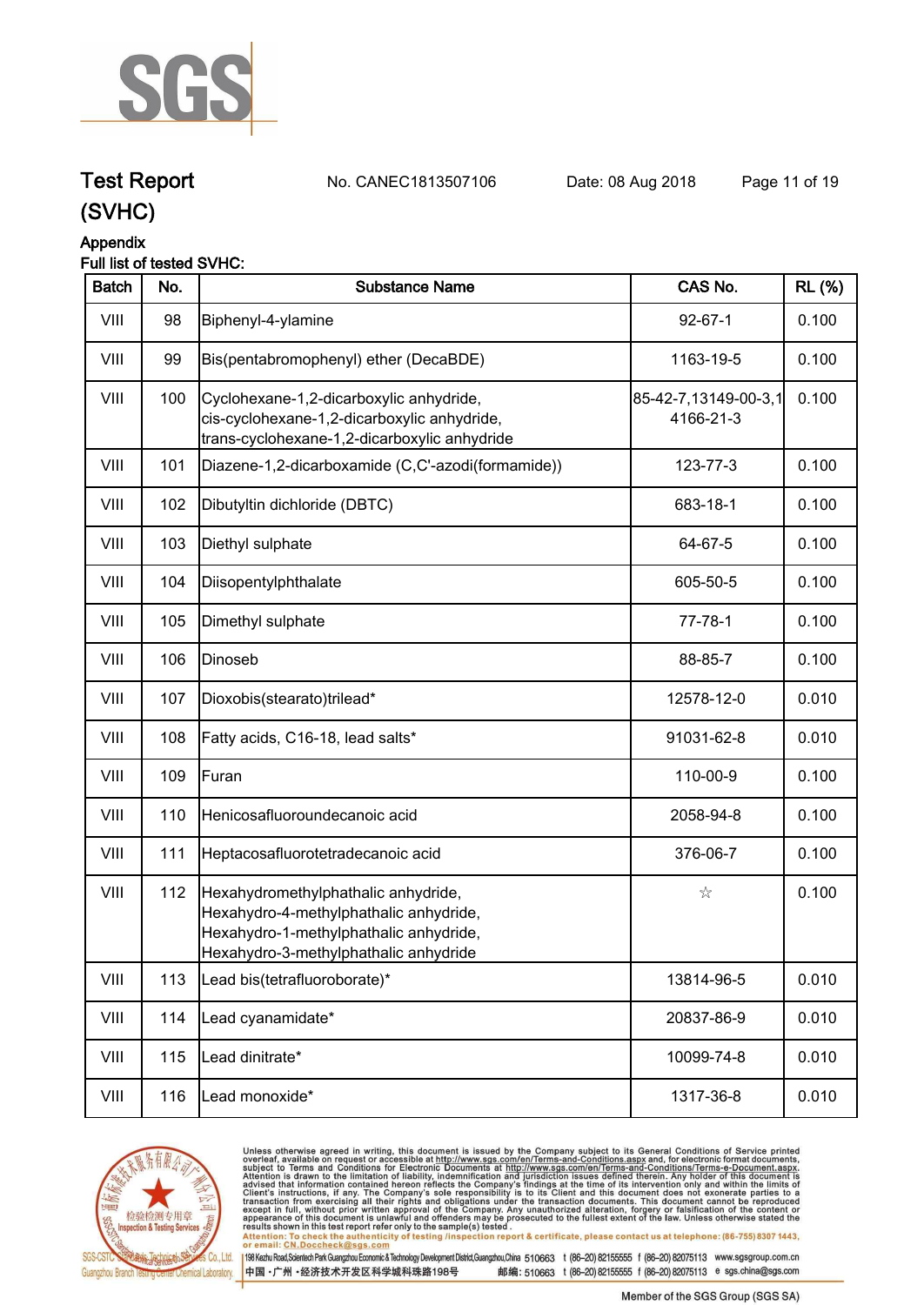

**Test Report. No. CANEC1813507106 Date: 08 Aug 2018. Page 12 of 19.**

### **(SVHC)**

### **Appendix**

#### **Full list of tested SVHC:**

| <b>Batch</b> | No. | <b>Substance Name</b>                                     | CAS No.     | <b>RL (%)</b> |
|--------------|-----|-----------------------------------------------------------|-------------|---------------|
| VIII         | 117 | Lead oxide sulfate*                                       | 12036-76-9  | 0.010         |
| VIII         | 118 | Lead tetroxide (orange lead)*                             | 1314-41-6   | 0.010         |
| VIII         | 119 | Lead titanium trioxide*                                   | 12060-00-3  | 0.010         |
| VIII         | 120 | Lead titanium zirconium oxide*                            | 12626-81-2  | 0.010         |
| VIII         | 121 | Methoxyacetic acid                                        | 625-45-6    | 0.100         |
| VIII         | 122 | Methyloxirane (Propylene oxide)                           | 75-56-9     | 0.100         |
| VIII         | 123 | N,N-dimethylformamide                                     | 68-12-2     | 0.100         |
| VIII         | 124 | N-Methylacetamide                                         | 79-16-3     | 0.100         |
| VIII         | 125 | N-Pentyl-isopentylphthalate                               | 776297-69-9 | 0.100         |
| VIII         | 126 | o-Aminoazotoluene                                         | 97-56-3     | 0.100         |
| VIII         | 127 | o-Toluidine                                               | 95-53-4     | 0.100         |
| VIII         | 128 | Pentacosafluorotridecanoic acid                           | 72629-94-8  | 0.100         |
| VIII         | 129 | Pentalead tetraoxide sulphate*                            | 12065-90-6  | 0.010         |
| VIII         | 130 | Pyrochlore, antimony lead yellow*                         | 8012-00-8   | 0.010         |
| VIII         | 131 | Silicic acid, barium salt, lead-doped*                    | 68784-75-8  | 0.010         |
| VIII         | 132 | Silicic acid, lead salt*                                  | 11120-22-2  | 0.010         |
| VIII         | 133 | Sulfurous acid, lead salt, dibasic*                       | 62229-08-7  | 0.010         |
| VIII         | 134 | Tetraethyllead*                                           | 78-00-2     | 0.010         |
| VIII         | 135 | Tetralead trioxide sulphate*                              | 12202-17-4  | 0.010         |
| VIII         | 136 | Tricosafluorododecanoic acid                              | 307-55-1    | 0.100         |
| VIII         | 137 | Trilead bis(carbonate)dihydroxide (basic lead carbonate)* | 1319-46-6   | 0.010         |



Unless otherwise agreed in writing, this document is issued by the Company subject to its General Conditions of Service printed<br>overleaf, available on request or accessible at http://www.sgs.com/en/Terms-and-Conditions.asp Attention: To check the authenticity of testing /inspection report & certificate, please contact us at telephone: (86-755) 8307 1443,<br>Attention: To check the authenticity of testing /inspection report & certificate, please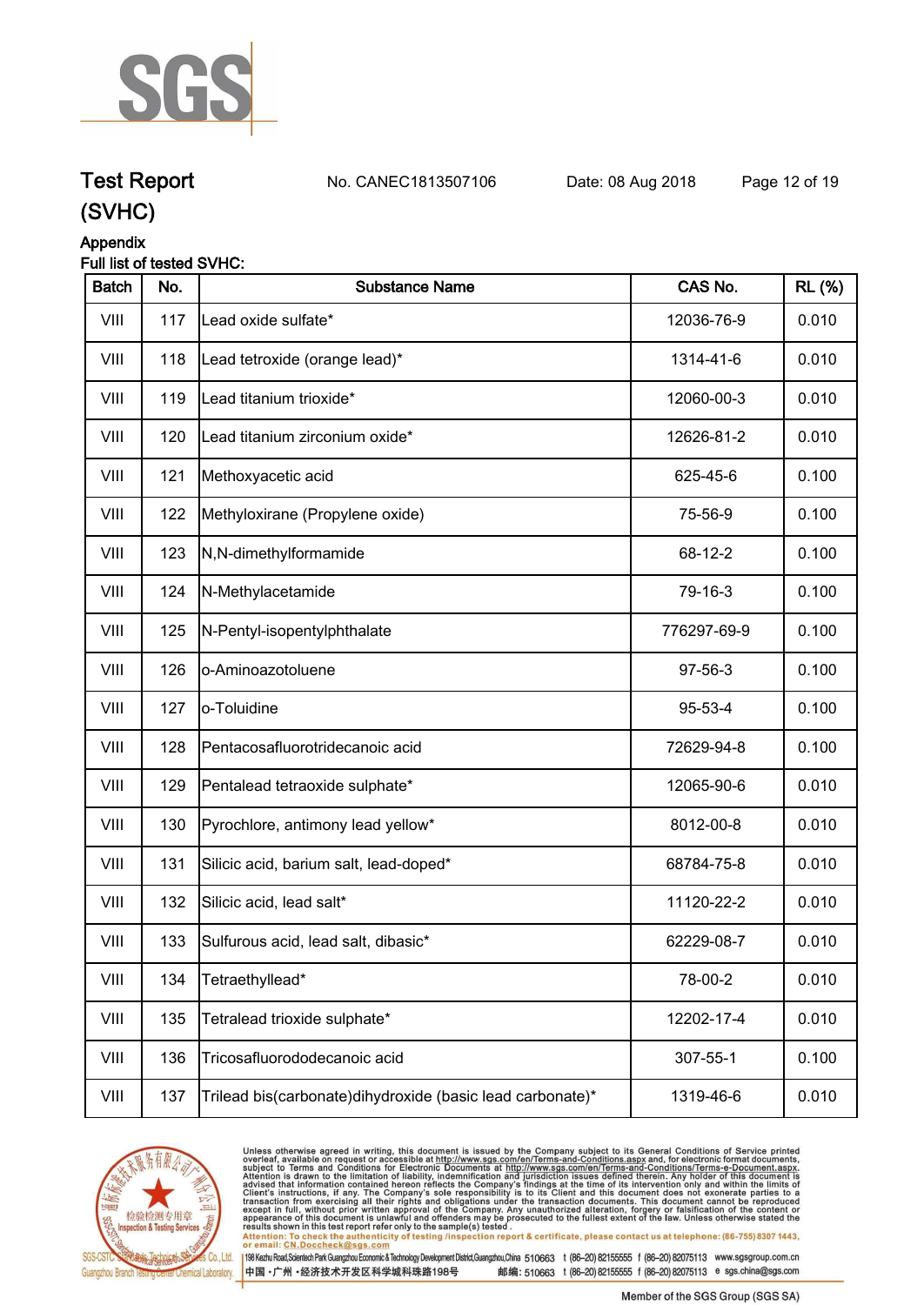

**Test Report. No. CANEC1813507106 Date: 08 Aug 2018. Page 13 of 19.**

### **(SVHC)**

### **Appendix**

#### **Full list of tested SVHC:**

| <b>Batch</b> | No. | <b>Substance Name</b>                                                                                                                                            | CAS No.    | <b>RL (%)</b> |
|--------------|-----|------------------------------------------------------------------------------------------------------------------------------------------------------------------|------------|---------------|
| VIII         | 138 | Trilead dioxide phosphonate*                                                                                                                                     | 12141-20-7 | 0.010         |
| IX           | 139 | 4-Nonylphenol, branched and linear, ethoxylated                                                                                                                  |            | 0.100         |
| IX           | 140 | Ammonium pentadecafluorooctanoate (APFO)                                                                                                                         | 3825-26-1  | 0.100         |
| IX           | 141 | Cadmium oxide*                                                                                                                                                   | 1306-19-0  | 0.010         |
| IX           | 142 | Cadmium*                                                                                                                                                         | 7440-43-9  | 0.010         |
| IX           | 143 | Dipentyl phthalate (DPP)                                                                                                                                         | 131-18-0   | 0.100         |
| IX           | 144 | Pentadecafluorooctanoic acid (PFOA)                                                                                                                              | 335-67-1   | 0.100         |
| X            | 145 | Cadmium sulphide*                                                                                                                                                | 1306-23-6  | 0.010         |
| X            | 146 | Dihexyl phthalate                                                                                                                                                | 84-75-3    | 0.100         |
| X            | 147 | Disodium 3,3'-<br>[[1,1'-biphenyl]-4,4'-diylbis(azo)]bis(4-aminonaphthalene-1-su<br>Iphonate) (C.I. Direct Red 28)                                               | 573-58-0   | 0.100         |
| X            | 148 | Disodium 4-amino-3-[[4'-[(2,4-diaminophenyl)azo]<br>[1,1'-biphenyl]-4-yl]azo] -5-hydroxy-6-<br>(phenylazo)naphthalene-2,7-disulphonate (C.I. Direct Black<br>38) | 1937-37-7  | 0.100         |
| X            | 149 | Imidazolidine-2-thione; (2-imidazoline-2-thiol)                                                                                                                  | 96-45-7    | 0.100         |
| X            | 150 | Lead di(acetate)*                                                                                                                                                | 301-04-2   | 0.010         |
| X            | 151 | Trixylyl phosphate                                                                                                                                               | 25155-23-1 | 0.100         |
| XI           | 152 | 1,2-Benzenedicarboxylic acid, dihexyl ester, branched and<br>linear                                                                                              | 68515-50-4 | 0.100         |
| XI           | 153 | Cadmium chloride*                                                                                                                                                | 10108-64-2 | 0.010         |
| XI           | 154 | Sodium perborate; perboric acid, sodium salt*                                                                                                                    |            | 0.010         |
| XI           | 155 | Sodium peroxometaborate*                                                                                                                                         | 7632-04-4  | 0.010         |



Unless otherwise agreed in writing, this document is issued by the Company subject to its General Conditions of Service printed<br>overleaf, available on request or accessible at http://www.sgs.com/en/Terms-and-Conditions.asp results shown in this test report refer only to the sample(s) tested .<br>Attention: To check the authenticity of testing /inspection report & certificate, please contact us at telephone: (86-755) 8307 1443,<br>or email: <u>CN.Doc</u>

198 Kezhu Road,Scientech Park Guangzhou Economic & Technology Development District,Guangzhou,China 510663 t (86-20) 82155555 f (86-20) 82075113 www.sgsgroup.com.cn 中国·广州·经济技术开发区科学城科珠路198号 邮编: 510663 t (86-20) 82155555 f (86-20) 82075113 e sgs.china@sgs.com

Member of the SGS Group (SGS SA)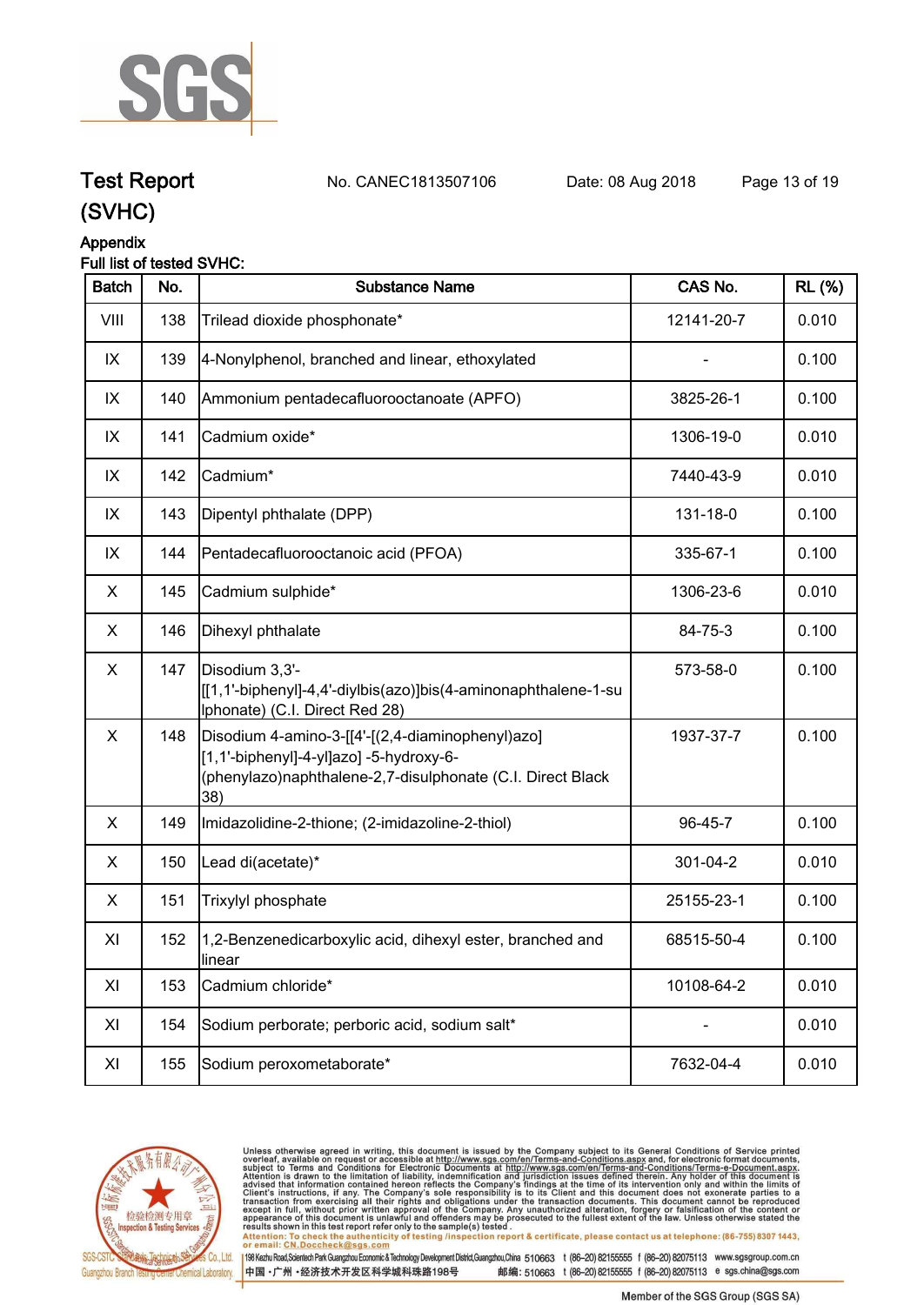

**Test Report. No. CANEC1813507106 Date: 08 Aug 2018. Page 14 of 19.**

### **(SVHC)**

#### **Appendix**

#### **Full list of tested SVHC:**

| <b>Batch</b> | No. | <b>Substance Name</b>                                                                                                                                                                                                                                                      | CAS No.                           | <b>RL</b> (%) |
|--------------|-----|----------------------------------------------------------------------------------------------------------------------------------------------------------------------------------------------------------------------------------------------------------------------------|-----------------------------------|---------------|
| XII          | 156 | 2-(2H-Benzotriazol-2-yl)-4,6-ditertpentylphenol (UV-328)                                                                                                                                                                                                                   | 25973-55-1                        | 0.100         |
| XII          | 157 | 2-benzotriazol-2-yl-4,6-di-tert-butylphenol (UV-320)                                                                                                                                                                                                                       | 3846-71-7                         | 0.100         |
| XII          | 158 | 2-Ethylhexyl<br>10-ethyl-4,4-dioctyl-7-oxo-8-oxa-3,5-dithia-4-stannatetradeca<br>noate; DOTE                                                                                                                                                                               | 15571-58-1                        | 0.100         |
| XII          | 159 | Cadmium fluoride*                                                                                                                                                                                                                                                          | 7790-79-6                         | 0.010         |
| XII          | 160 | Cadmium sulphate*                                                                                                                                                                                                                                                          | 10124-36-4,<br>31119-53-6         | 0.010         |
| XII          | 161 | Reaction mass of 2-ethylhexyl<br>10-ethyl-4,4-dioctyl-7-oxo-8-oxa-3,5-dithia-4-stannatetradeca<br>noate & 2-ethylhexyl 10-ethyl-4-[[2-<br>[(2-ethylhexyl)oxy]-2-oxoethyl]thio]-4-octyl-7-oxo-8-oxa-3,5-di<br>thia-4-stannatetradecanoate (reaction mass of DOTE &<br>MOTE) |                                   | 0.100         |
| XIII         | 162 | 1,2-benzenedicarboxylic acid, di-C6-10-alkyl esters;<br>1,2-benzenedicarboxylic acid, mixed decyl and hexyl and<br>octyl diesters with ≥ 0.3% of dihexyl phthalate                                                                                                         | 68515-51-5,<br>68648-93-1         | 0.100         |
| XIII         | 163 | 5-sec-butyl-2-<br>(2,4-dimethylcyclohex-3-en-1-yl)-5-methyl-1,3-dioxane [1],<br>5-sec-butyl-2-<br>(4,6-dimethylcyclohex-3-en-1-yl)-5-methyl-1,3-dioxane [2]<br>[covering any of the individual isomers of [1] and [2] or any<br>combination thereof                        |                                   | 0.100         |
| XIV          | 164 | 1,3-propanesultone                                                                                                                                                                                                                                                         | 1120-71-4                         | 0.100         |
| XIV          | 165 | 2,4-di-tert-butyl-6-(5-chlorobenzotriazol-2-yl)phenol<br>(UV-327)                                                                                                                                                                                                          | 3864-99-1                         | 0.100         |
| XIV          | 166 | 2-(2H-benzotriazol-2-yl)-4-(tert-butyl)-6-(sec-butyl)phenol<br>(UV-350)                                                                                                                                                                                                    | 36437-37-3                        | 0.100         |
| XIV          | 167 | Nitrobenzene                                                                                                                                                                                                                                                               | 98-95-3                           | 0.100         |
| XIV          | 168 | Perfluorononan-1-oic-acid and its sodium and ammonium<br>salts                                                                                                                                                                                                             | 375-95-1,21049-39-8,<br>4149-60-4 | 0.100         |
| XV           | 169 | Benzo[def]chrysene (Benzo[a]pyrene)                                                                                                                                                                                                                                        | $50 - 32 - 8$                     | 0.100         |



Unless otherwise agreed in writing, this document is issued by the Company subject to its General Conditions of Service printed<br>overleaf, available on request or accessible at http://www.sgs.com/en/Terms-and-Conditions.asp

results shown in this test report refer only to the sample(s) tested .<br>Attention: To check the authenticity of testing /inspection report & certificate, please contact us at telephone: (86-755) 8307 1443,<br>or email: <u>CN.Doc</u>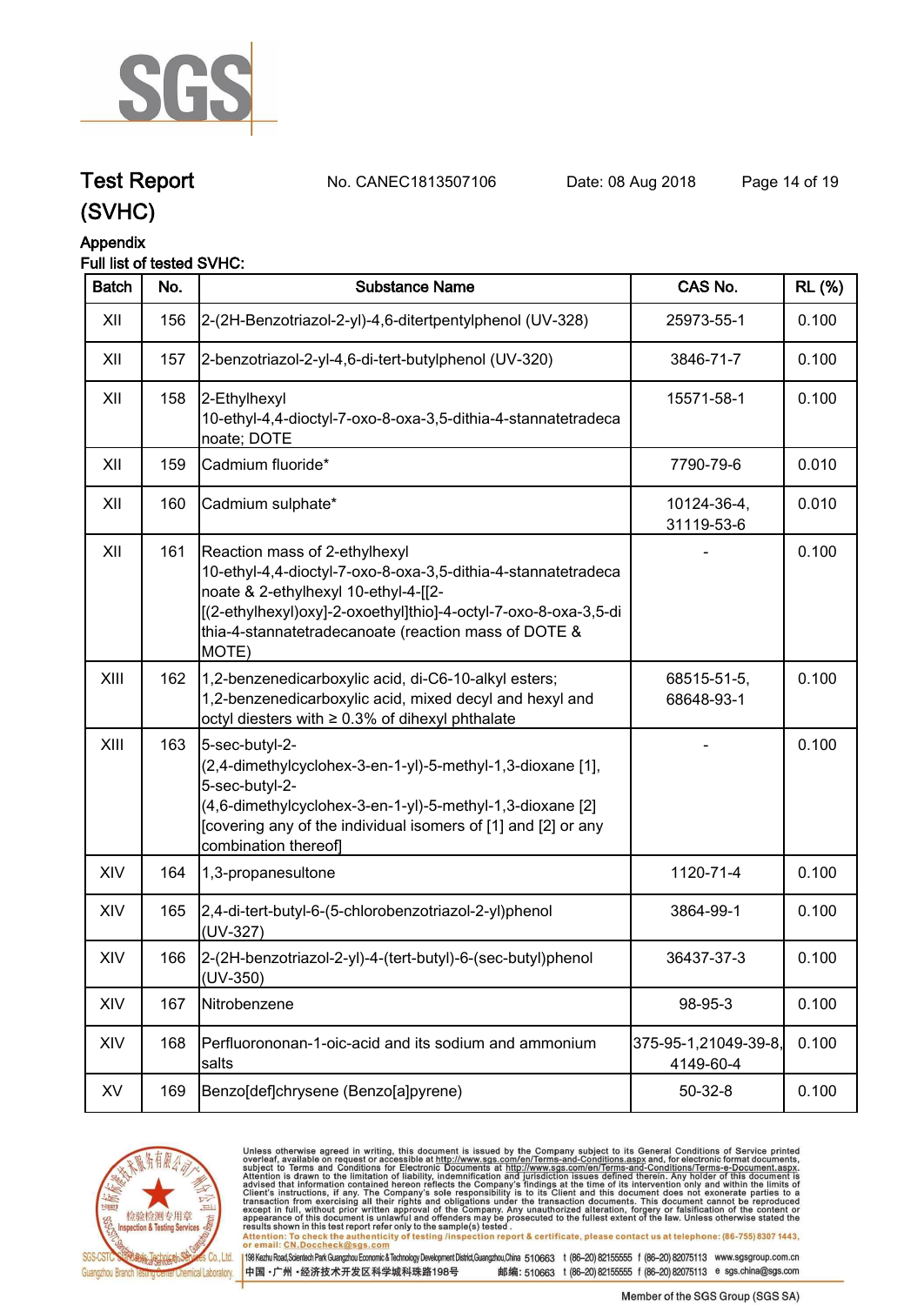

**Test Report. No. CANEC1813507106 Date: 08 Aug 2018. Page 15 of 19.**

### **(SVHC)**

#### **Appendix**

#### **Full list of tested SVHC:**

| <b>Batch</b> | No. | <b>Substance Name</b>                                                                                                                                                               | CAS No.                          | <b>RL</b> (%) |
|--------------|-----|-------------------------------------------------------------------------------------------------------------------------------------------------------------------------------------|----------------------------------|---------------|
| XVI          | 170 | 4,4'-isopropylidenediphenol (bisphenol A)                                                                                                                                           | 80-05-7                          | 0.100         |
| XVI          | 171 | 4-Heptylphenol, branched and linear                                                                                                                                                 |                                  | 0.100         |
| XVI          | 172 | Nonadecafluorodecanoic acid (PFDA) and its sodium and<br>ammonium salts                                                                                                             | 3108-42-7,335-76-2,3<br>830-45-3 | 0.100         |
| XVI          | 173 | p-(1,1-dimethylpropyl)phenol                                                                                                                                                        | 80-46-6                          | 0.100         |
| XVII         | 174 | Perfluorohexane-1-sulphonic acid and its salts                                                                                                                                      |                                  | 0.100         |
| XVIII        | 175 | Dodecachloropentacyclo[12.2.1.16,9.02,13.05,10]octadeca-7<br>15-diene ("Dechlorane Plus"™) [covering any of its<br>individual anti- and syn-isomers or any combination thereof]     |                                  | 0.100         |
| XVIII        | 176 | Benz[a]anthracene                                                                                                                                                                   | 56-55-3, 1718-53-2               | 0.100         |
| XVIII        | 177 | Cadmium nitrate*                                                                                                                                                                    | 10022-68-1,<br>10325-94-7        | 0.010         |
| <b>XVIII</b> | 178 | Cadmium carbonate*                                                                                                                                                                  | 513-78-0                         | 0.010         |
| <b>XVIII</b> | 179 | Cadmium hydroxide*                                                                                                                                                                  | 21041-95-2                       | 0.010         |
| <b>XVIII</b> | 180 | Chrysene                                                                                                                                                                            | 218-01-9,<br>1719-03-5           | 0.100         |
| XVIII        | 181 | Reaction products of 1,3,4-thiadiazolidine-2,5-dithione,<br>formaldehyde and 4-heptylphenol, branched and linear<br>(RP-HP) [with ≥0.1% w/w 4-heptylphenol, branched and<br>linear] |                                  | 0.100         |
| XIX          | 182 | Benzene-1,2,4-tricarboxylic acid 1,2-anhydride (trimellitic<br>anhydride)                                                                                                           | 552-30-7                         | 0.100         |
| XIX          | 183 | Benzo[ghi]perylene                                                                                                                                                                  | 191-24-2                         | 0.100         |
| XIX          | 184 | Decamethylcyclopentasiloxane (D5)                                                                                                                                                   | 541-02-6                         | 0.100         |
| XIX          | 185 | Dicyclohexyl phthalate (DCHP)                                                                                                                                                       | 84-61-7                          | 0.100         |
| XIX          | 186 | Disodium octaborate*                                                                                                                                                                | 12008-41-2                       | 0.010         |
| XIX          | 187 | Dodecamethylcyclohexasiloxane (D6)                                                                                                                                                  | 540-97-6                         | 0.100         |



Unless otherwise agreed in writing, this document is issued by the Company subject to its General Conditions of Service printed<br>overleaf, available on request or accessible at http://www.sgs.com/en/Terms-and-Conditions.asp results shown in this test report refer only to the sample(s) tested .<br>Attention: To check the authenticity of testing /inspection report & certificate, please contact us at telephone: (86-755) 8307 1443,<br>or email: <u>CN.Doc</u>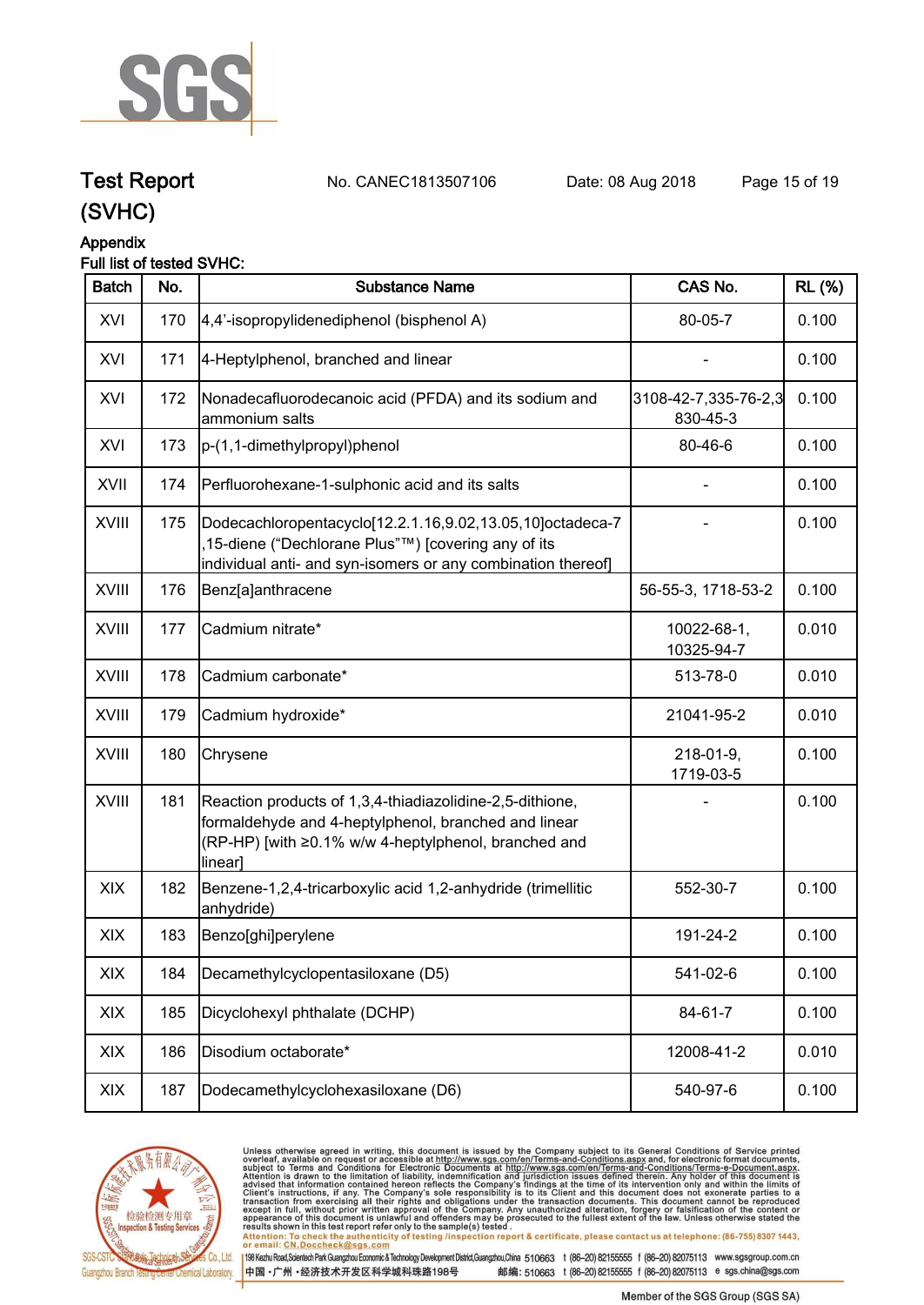

## **Test Report. No. CANEC1813507106 Date: 08 Aug 2018. Page 16 of 19.**

### **(SVHC)**

**Appendix**

### **Full list of tested SVHC:**

| <b>Batch</b> | No. | <b>Substance Name</b>             | CAS No.        | <b>RL</b> (%) |
|--------------|-----|-----------------------------------|----------------|---------------|
| XIX          | 188 | Ethylenediamine                   | $107 - 15 - 3$ | 0.100         |
| XIX          | 189 | Lead*                             | 7439-92-1      | 0.010         |
| XIX          | 190 | Octamethylcyclotetrasiloxane (D4) | 556-67-2       | 0.100         |
| XIX          | 191 | Terphenyl hydrogenated            | 61788-32-7     | 0.100         |



Unless otherwise agreed in writing, this document is issued by the Company subject to its General Conditions of Service printed<br>overleaf, available on request or accessible at http://www.sgs.com/en/Terms-and-Conditions.as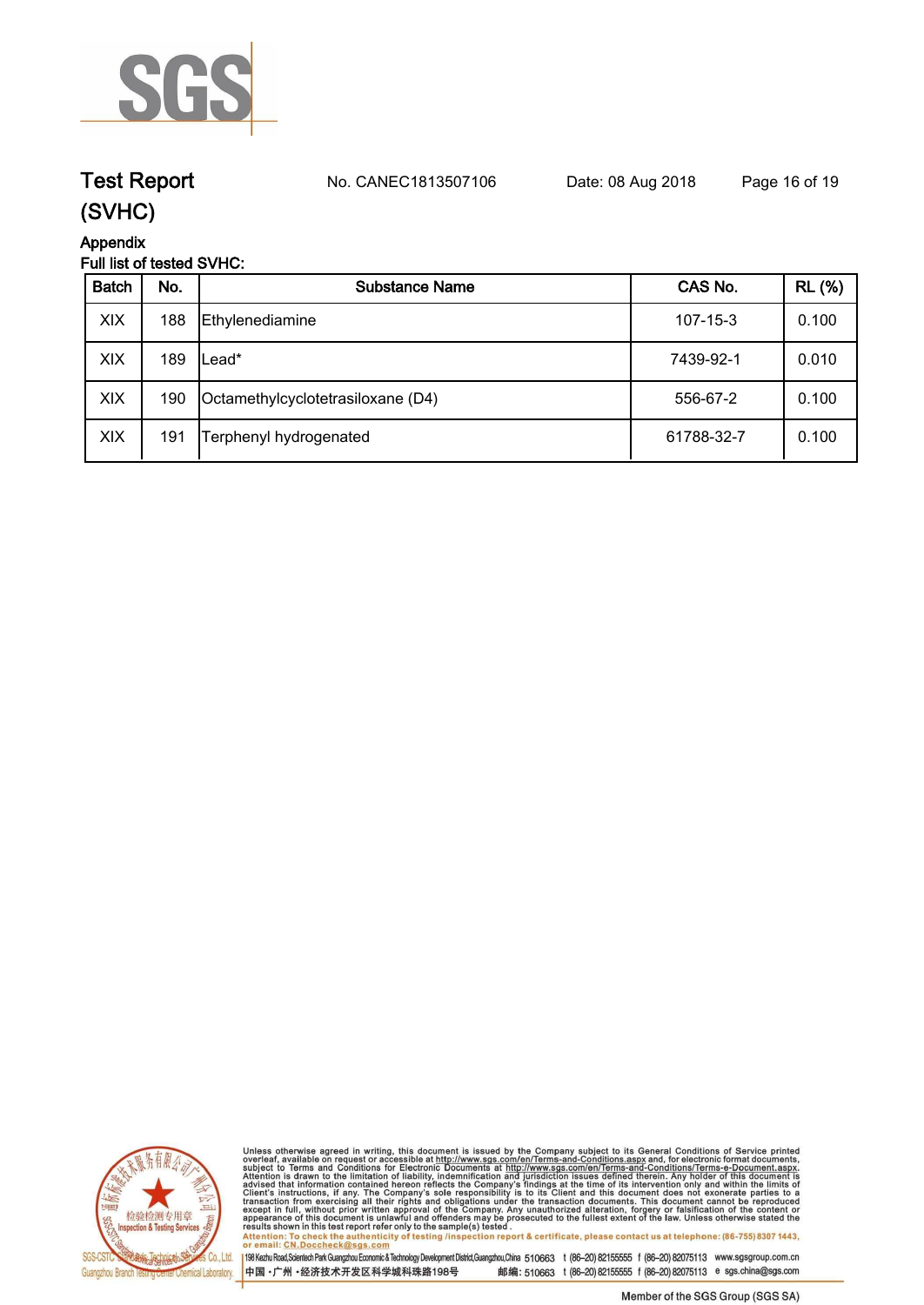

**Test Report. No. CANEC1813507106 Date: 08 Aug 2018. Page 17 of 19.**

## **(SVHC)**

## **ATTACHMENTS SVHC Testing Flow Chart**

 **1) Name of the person who made testing: Hogan Lv / Iris Zhong**

**2) Name of the person in charge of testing: Bella Wang / Qiong Liu**





Unless otherwise agreed in writing, this document is issued by the Company subject to its General Conditions of Service printed<br>overleaf, available on request or accessible at http://www.sgs.com/en/Terms-and-Conditions.asp Attention: To check the authenticity of testing /inspection report & certificate, please contact us at telephone: (86-755) 8307 1443,<br>Attention: To check the authenticity of testing /inspection report & certificate, please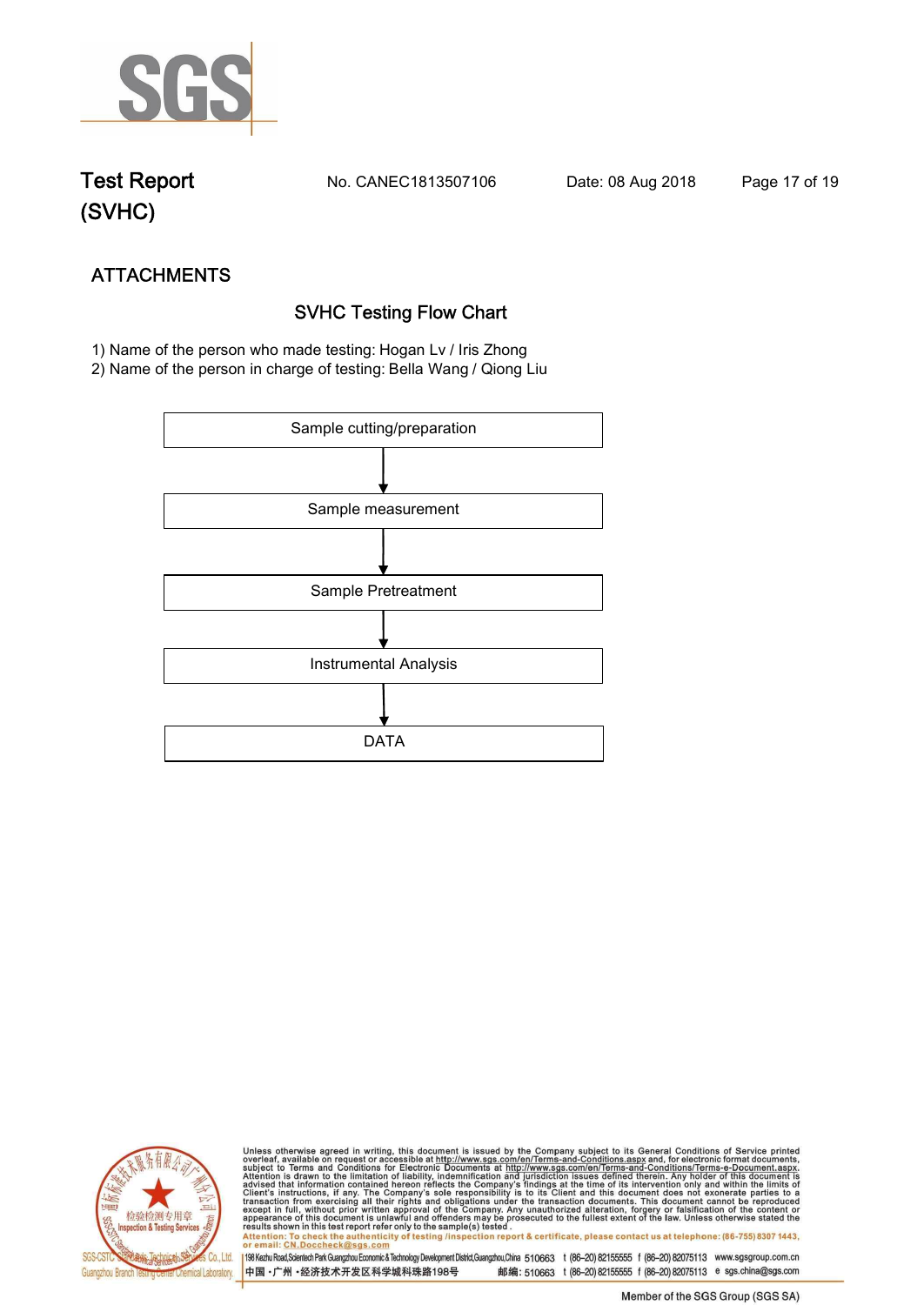

**Test Report. No. CANEC1813507106 Date: 08 Aug 2018. Page 18 of 19.**

**Sample photo:.**





Unless otherwise agreed in writing, this document is issued by the Company subject to its General Conditions of Service printed<br>overleaf, available on request or accessible at http://www.sgs.com/en/Terms-and-Conditions.asp results shown in this test report refer only to the sample(s) tested .<br>Attention : To check the authenticity of testing /inspection report & certificate, please contact us at telephone: (86-755) 8307 1443,<br>or email: <u>CN.Do</u>

198 Kezhu Road,Scientech Park Guangzhou Economic & Technology Development District,Guangzhou,China 510663 t (86-20) 82155555 f (86-20) 82075113 www.sgsgroup.com.cn 中国·广州·经济技术开发区科学城科珠路198号 邮编: 510663 t (86-20) 82155555 f (86-20) 82075113 e sgs.china@sgs.com

Member of the SGS Group (SGS SA)